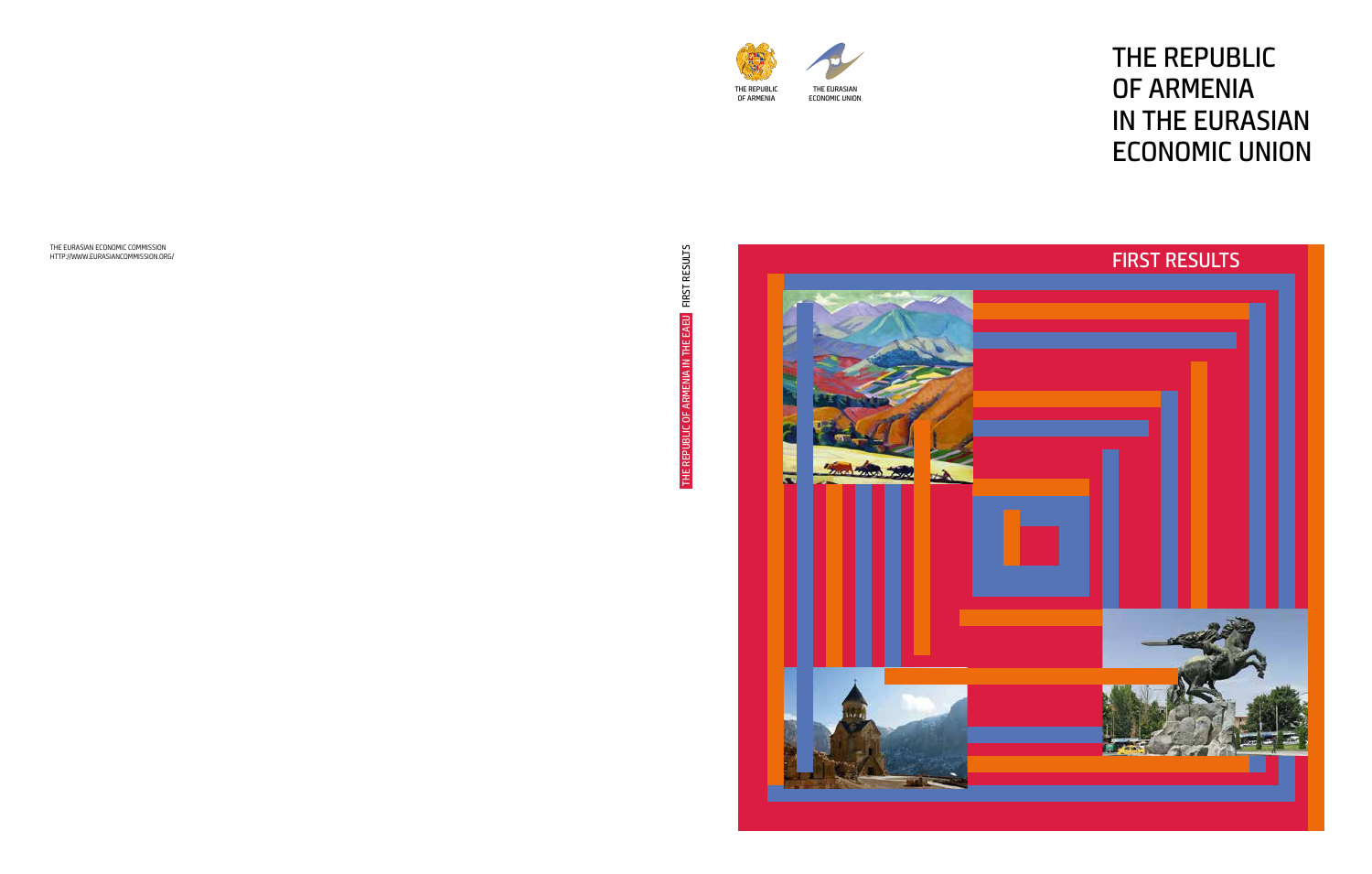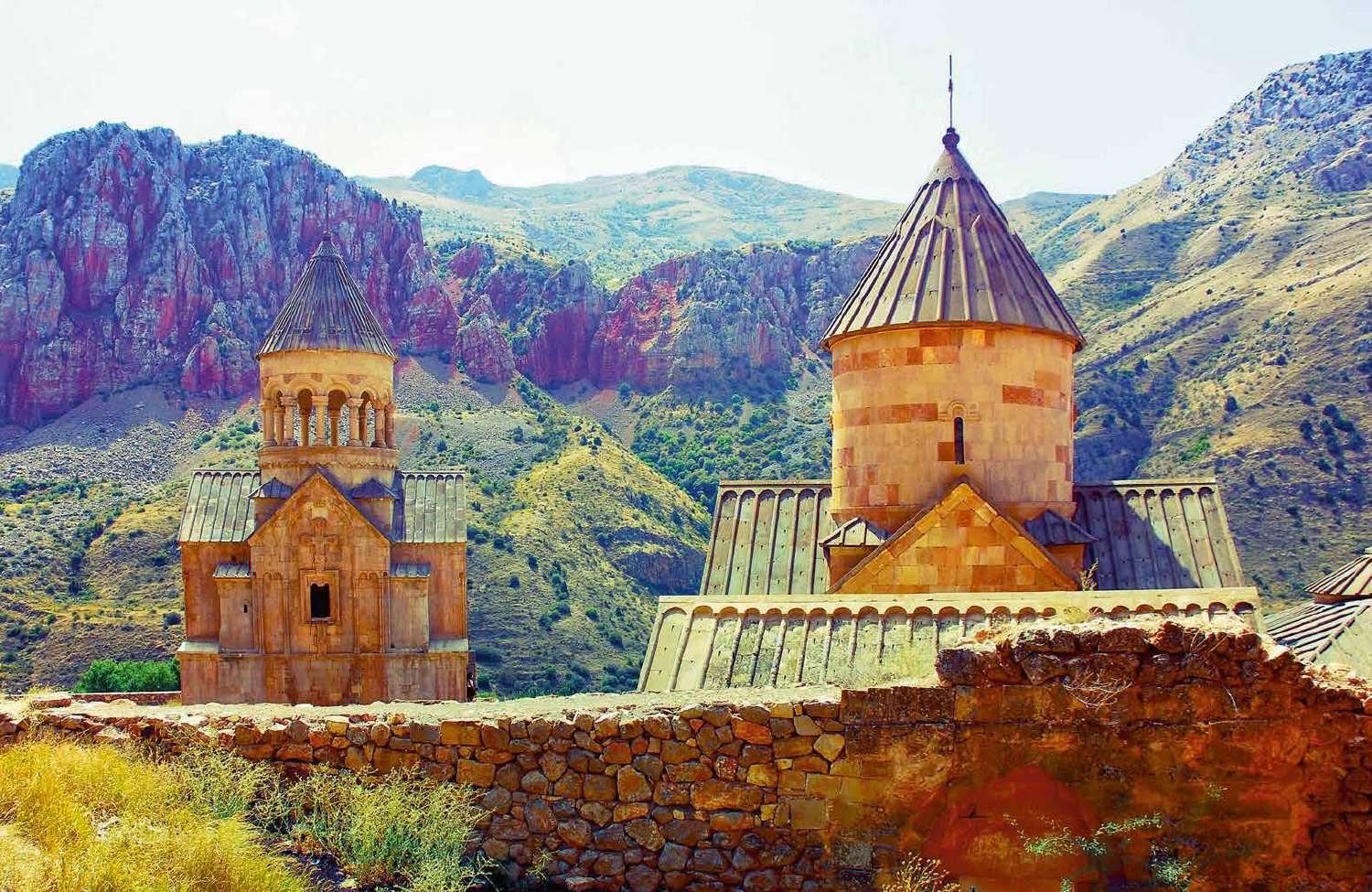THE REPUBLIC OF ARMENIA IN THE EURASIAN ECONOMIC UNION. FIRST RESULTS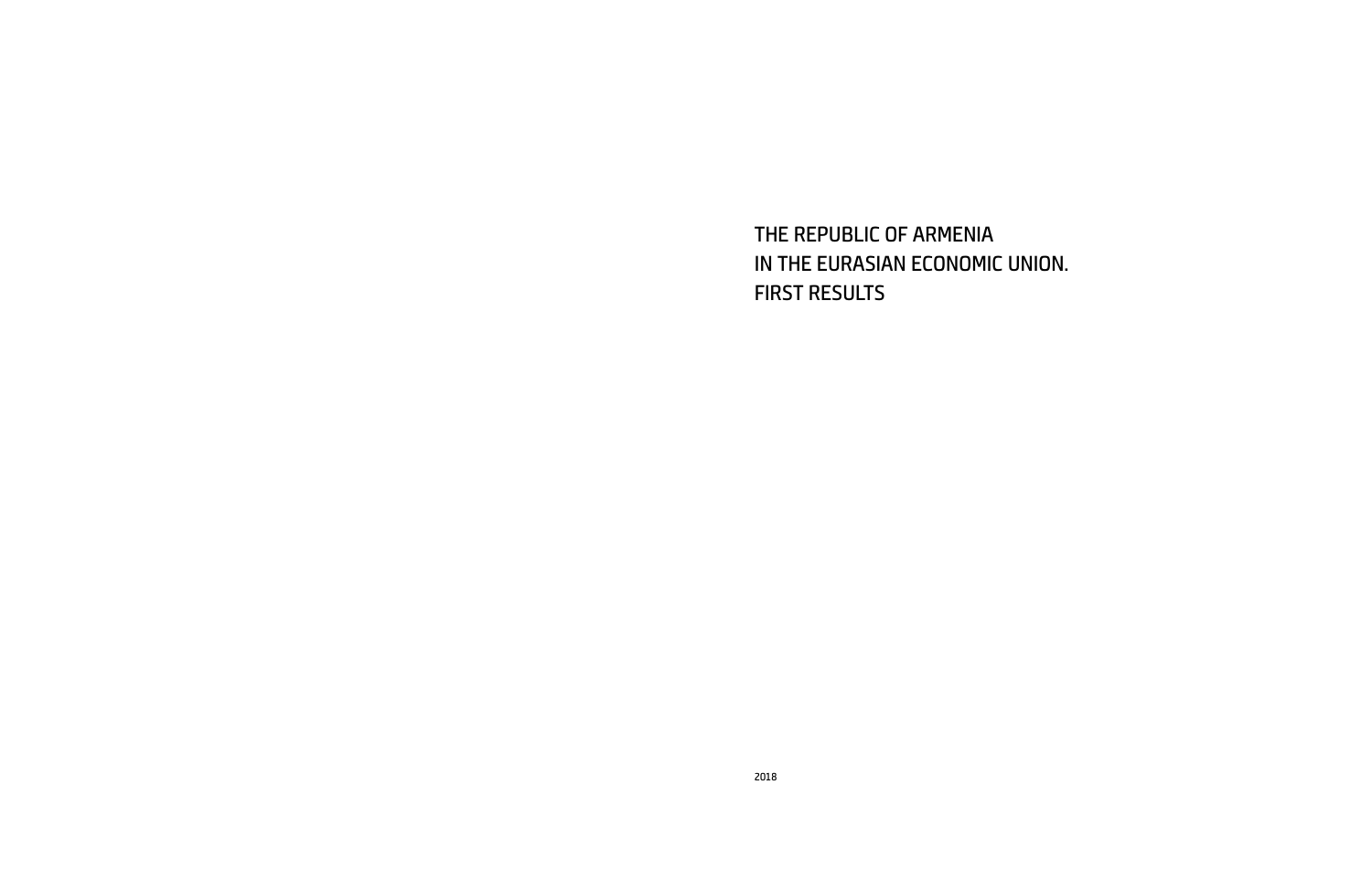**The Republic of Armenia in the Eurasian Economic Union. First Results.** – M.: 2018. 48 p.

The publication was prepared by the Eurasian Economic Commission and with assistance of Interstate Bank. It is based on EEC's report "The Republic of Armenia: two years in the Eurasian Economic Union. First Results", which describes the process of The Republic of Armenia's accession to the Eurasian integration project and its outcomes. Armenia made its decision in view of the country's economic situation and peculiarities of the negotiation process. The main terms and conditions of the Treaty on the Accession of the Republic of Armenia to the EAEU and the outcomes of the first two years of the country's membership in the EAEU are analysed, as well as the prospects for economic development of Armenia to deepen its integration within the EAEU. The materials and analytical reports of Armenia authorities, the Eurasian Economic Commission and other sources were used to prepare this Report.

# 1

#### 2

### 3

| <b>Abbreviations</b>                                                                                            | 8  |
|-----------------------------------------------------------------------------------------------------------------|----|
| Introduction                                                                                                    | 9  |
| The Republic of Armenia's economic development during 2010-2014 in view of Eurasian and<br>European cooperation | 10 |
| 2<br>Accession of the Republic of Armenia to the Customs Union and the Common Economic Space                    | 18 |
| 3<br>Accession of the Republic of Armenia to the Eurasian Economic Union                                        | 21 |
| 4<br>First results of the Republic of Armenia's participation in the Eurasian Economic Union                    | 24 |
| 5<br>Prospects for the Republic of Armenia's economic development in the Eurasian Economic Union                | 40 |
| Conclusion                                                                                                      | 45 |

### 4

#### 5

The publication was prepared in partnership with the Eurasian Economic Commission and Interstate Bank



#### **Abbreviations**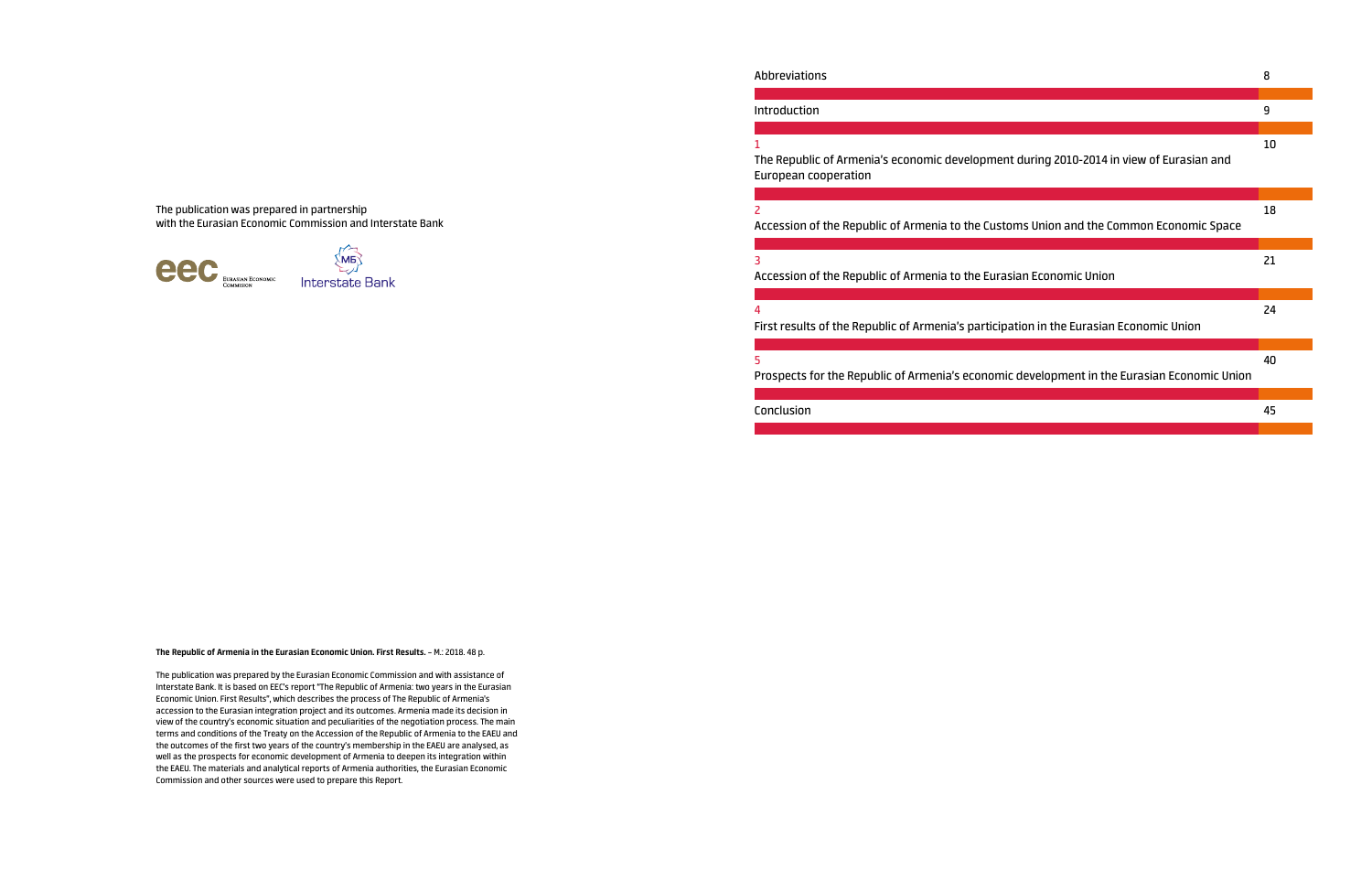8 **THE REPUBLIC**  <sup>9</sup> **OF ARMENIA** IN THE EURASIAN ECONOMIC UNION **FIRST RESULTS**

Introduction Introduction

The Eurasian Economic Commission together with the Government of the Republic of Armenia have prepared a Report "The Republic of Armenia: Two Years in the Eurasian Economic Union. First Results", which describes the work carried out on the accession of the Republic of Armenia to the Union, reports the first results of Armenia's membership in the Union as well as the prospects for the country's economic development within the Union.

The Report outlines the bases and reasons for The Report has been prepared based on the results The information contained in the Report – in terms

the country's accession to the Union, the country's expectations, the negotiation process, the analysis of the Action Plan (Road Map) for Armenia's accession to the CU and the CES and provisions of the Treaty on the Accession of the Republic of Armenia to the Treaty on the Union, as well as the first results and prospects for the country's economic development within the Union. of the round table "The Republic of Armenia: two years in the Eurasian Economic Union. First results", held in July 2017 in Yerevan, where the Commission together with the country's public authorities and business and science representatives discussed the most relevant issues of Armenia's participation in the Union. of Armenia's experience in organizing and performing the activities required for its accession to the Union, its first economic results and adaptation of the country's participation in the Union – might become useful for other states interested in the integration processes

within the Union.

| Union, EAEU                | Eurasian Economic Union                                                                                                                                                                                   |
|----------------------------|-----------------------------------------------------------------------------------------------------------------------------------------------------------------------------------------------------------|
| Commission, EEC            | <b>Eurasian Economic Commission</b>                                                                                                                                                                       |
| Treaty on the<br>Union     | Treaty on the Eurasian Economic Union dated<br>May 29, 2014                                                                                                                                               |
| <b>Member States</b>       | States which are Members of the Eurasian Economic<br>Union and parties to the Treaty on the Eurasian<br>Economic Union dated May 29, 2014                                                                 |
| CU and CES                 | Customs Union and Common Economic Space of the<br>Republic of Belarus, the Republic of Kazakhstan and<br>the Russian Federation                                                                           |
| <b>Road Map</b>            | an Action Plan for the accession of the Republic of<br>Armenia to the Customs Union and the Common<br>Economic Space of the Republic of Belarus, the<br>Republic of Kazakhstan and the Russian Federation |
| Treaty on the<br>Accession | Treaty on the Accession of the Republic of Armenia to<br>the Treaty on the Eurasian Economic Union dated May<br>29, 2014 (dated October 10, 2014)                                                         |
| <b>FTA</b>                 | <b>Free Trade Area</b>                                                                                                                                                                                    |
| <b>CIS</b>                 | Commonwealth of Independent States                                                                                                                                                                        |
| <b>EurAsEC</b>             | the Eurasian Economic Community                                                                                                                                                                           |
| <b>CSTO</b>                | <b>Collective Security Treaty Organization</b>                                                                                                                                                            |
| <b>WTO</b>                 | World Trade Organization                                                                                                                                                                                  |
| <b>SREB</b>                | Silk Road Economic Belt                                                                                                                                                                                   |
| <b>FEA</b>                 | <b>Foreign Economic Activities</b>                                                                                                                                                                        |
| SCT of the CU /<br>EAEU    | Single Customs Tariff of the Customs Union / EAEU                                                                                                                                                         |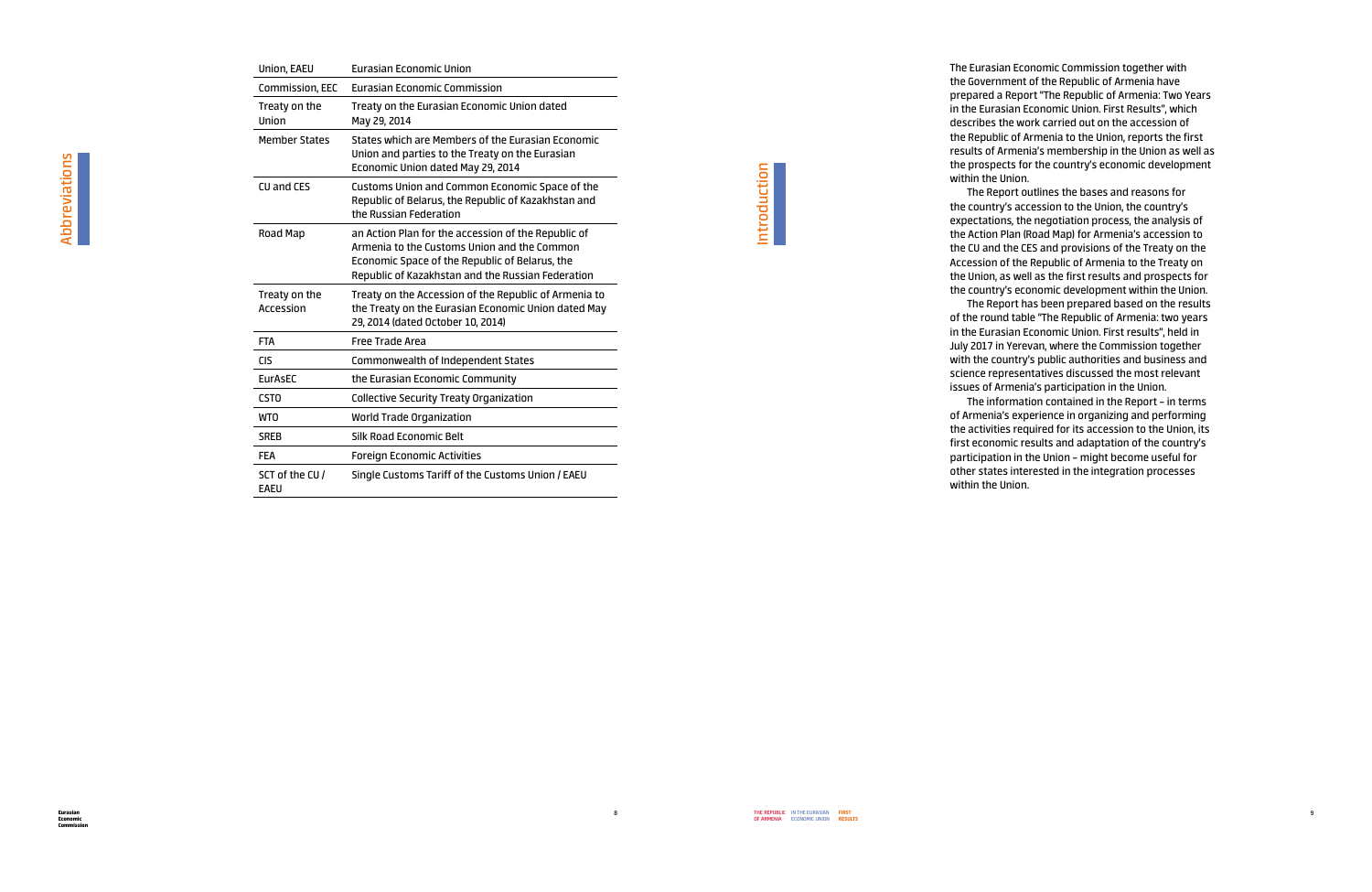# The Republic of Armenia's economic development

during 2010-2014 in view of Eurasian and

European cooperation

For most countries, the period from 2010 to 2014 was an economic recovery after the global economic crisis. In Armenia this process was quite rapid, and during this period its national economy showed stable and steady growth, as evidenced by key macro indicators.

There was a gradual increase in GDP, which in 2014 reached 11.6 billion USD (Fig. 1 р. 11). The GDP per capita also increased from 3,041 USD in 2010 up to 3,852 USD in 2014.

At the same time, the consumer price index (in average annual terms of the corresponding year) was generally decreasing: in 2010, the CPI was 108.2%, and in 2014 it reached 103% (Fig. 2).

 $\equiv$ 

The unemployment rate also showed a positive downward trend - from 19% in 2010 to 17.6% in 2014, reaching a minimum of 16.2% in 2013 (Fig. 3).

In 2014, there was an increase in Armenia's industrial and agricultural production (Fig. 4 p. 12). At the same time, compared to 2010, the physical volume of industrial production index increased by 36%, and the agricultural production index – by 42%.

The foreign trade statistics of that period show the increasing role of the Russian Federation in the Republic of Armenia's

international trade cooperation by almost every indicator.

Thus, in 2012, the share of Russia in Armenian exports was about 20.2%, and the share of Russia in its imports in the same year was 24.8%.

The foreign trade turnover with Armenia evidences an increase in Russian share in both exports and imports, thus, in 2014

|      |       | 9e<br>π<br>rate<br>nta<br>ā<br>نة<br>nent<br>per<br>ď |
|------|-------|-------------------------------------------------------|
| 2010 | 108,2 | 5<br>⋸                                                |
| 2011 | 107,7 | ਨ                                                     |
| 2012 | 102,6 | <b>Surf</b><br>Rej                                    |
| 2013 | 105,8 | ω<br>Ξ<br>m                                           |
| 2014 | 103,0 | Ξ                                                     |

| 2010 | 19.0 |  |
|------|------|--|
| 2011 | 18,4 |  |
| 2012 | 17.3 |  |
| 2013 | 16,2 |  |
| 2014 | / h  |  |









**2011**

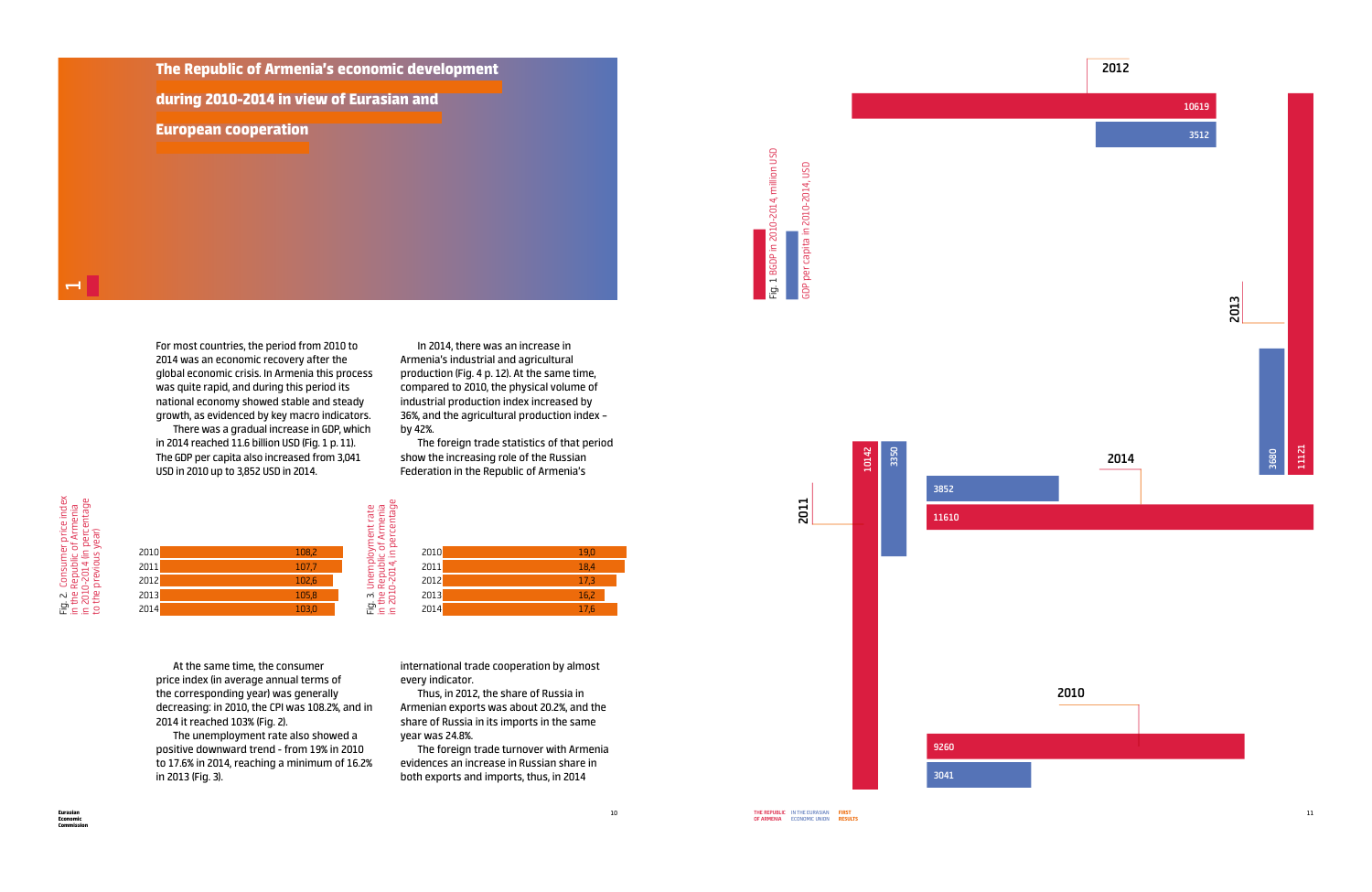

Russian share in Armenia's imports became comparable to that of the EU (Fig. 5, 6). The economic relations of Armenia are also characterized by the FDI flow. Hence, Russian FDI accounted for 40.32% of the total





<sup>1</sup> 3.2 million people live in Armenia, 700 thousand - in France, and 1.5 million – in the USA.

Republic of Armenia's economy, averaging about 14-15% of GDP (Fig. 8). For the period in question, Russia accounted for an average of 85% of the total amount of remittances to Armenia (Fig. 9). For example, in 2012 they made 1.44 billion USD from the total amount of 1.68 billion USD.

**12 THE REPUBLIC** IN THE EURASIAN **FIRST**<br>OF ARMENIA ECONOMIC UNION RESULTS

This is particularly due to the fact that one of the world's largest Armenian Diasporas is concentrated in Russia – almost 2 million people according to the official population census for 2010 1 . In addition, the largest Armenian outflow of migrant workers, who are the main senders of remittances to the country, traditionally accounts for Russia.

Armenia and Russia cooperate on a mutually advantageous basis within large investment projects: gasification of Armenia, construction of the Iran-Armenia gas pipeline, construction and modernization of the Hrazdan's 5<sup>th</sup> Power Generating Unit; updating the technical base of the Sotsky Gold Field; construction of a mining and processing plant in Lori Province and a plant for the production of medical equipment "Mega Med"; modernization of the Agarak Copper-Molybdenum Combine, plant for the production of aluminum foil, as well as a fleet of rolling stock.

During the years 2010-2014, the Republic of Armenia actively cooperated not only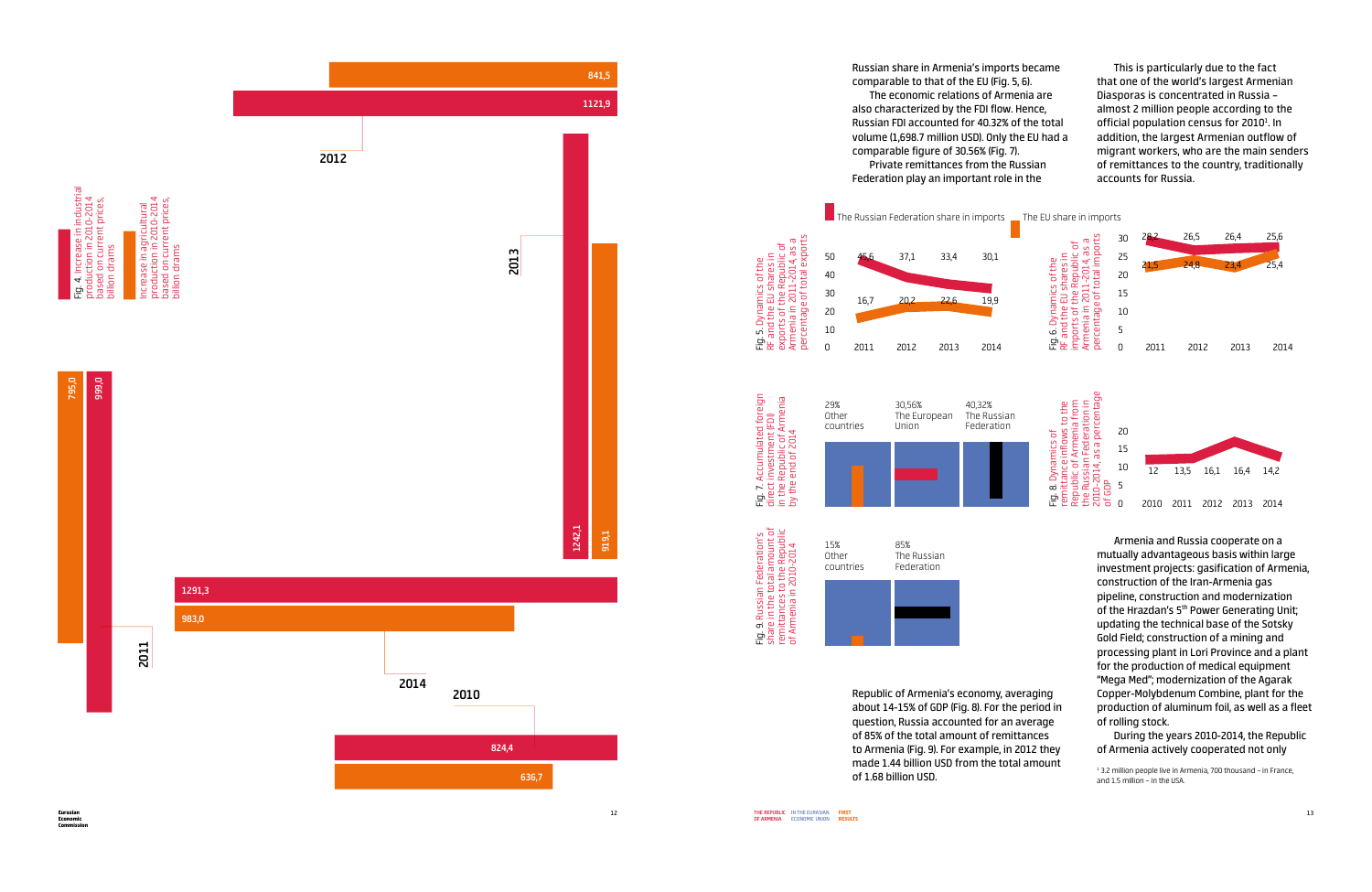**The Republic of Armenia is a member of the CIS and the CSTO, an observer in the EurAsEC until 2015, a participant of the Eurasian Development Bank, a member of the Council of Europe and the WTO, and cooperates with the European Union.**

within the CIS. The Observer State status at the EurAsEC<sup>3</sup> gave Armenia the opportunity to attend public meetings of the EurAsEC governing bodies and to receive copies of documents adopted within the EurAsEC. Meanwhile, the Customs Union of the Republic of Belarus, the Republic of Kazakhstan and the Russian Federation was established

by the EurAsEC Member States in 2010<sup>4</sup>. The deepening of integration processes within the EurAsEC framework became tangible, bringing real economic benefits to its participants (the volume of mutual trade, calculated as the total value of export operations of the Customs Union Member States in their mutual trade, amounted to 62.3 billion USD in 2011, showing a  $32.1\%$ <sup>5</sup> increase compared to 2010). The next stage of integration was the Declaration on Eurasian Economic Integration, which stated the transition to a Common Economic Space since 2012, as well as the aspiration to create a Eurasian Economic Union.

<sup>3</sup> Treaty on the Establishment of the Eurasian Economic Community dated October 10, 2000. 4 Single customs territory was created; customs control was postponed for an *external contour of the CU borders.* 5 For the results of external and mutual trade of the Customs Union Member States in 2011, please go to the EEC website.

In order to study the advantages of Armenia's participation in the CU and the CES, the Government of the Republic of Armenia and the EEC<sup>6</sup> signed a Memorandum

In this regard, Armenia demonstrated its growing interest in developing cooperation with this new up-and-coming Eurasian integration association – the CU and the CES.

Thus, in 2013, the Republic of Armenia considered the possibility to deepen trade and economic cooperation in both European and Eurasian directions.

 $\Box$  as a result of acceding to the CU and the CES, Armenia's real GDP will grow by 0.2- 0.5 pp in the short term due to the impact of remittances only, thus providing additional state budget revenues in the amount of 0.57% of GDP7 ;

 $\blacksquare$  the level of support for the Eurasian integration processes was 67%, which indicated the positive attitude of the popular majority towards Armenia's accession to the Eurasian integration association<sup>8</sup>;

However, as implied in the terms set by the European partners, the Republic of Armenia's participation in the EU Free Trade Area could not be combined with its obligations under the CU and the CES. At the same time, there was no such dilemma within the Customs Union. Acceding to the Customs Union did not mean abandoning the European values and interaction with European partners. On the contrary, cooperation with the EU was one of the

**positive effects may include tackling** transport challenges, which will help Armenia overcome its transport isolation (for example, through the construction of the Iran-

directions for further development in view of the concept of creating a Common Economic Space for the Eurasian integration association.

on Interaction, which enabled to hold consultations and conferences, and prepare analytical reviews on the issues of mutual interest.

The implementation of the Memorandum's provisions began almost at once – in May 2013 Yerevan hosted consultations between representatives of the Armenian Ministry of Economy and the Commission on cooperation in technical regulation matters.

Simultaneously, comprehensive studies were conducted on Armenia's participation in the Customs Union, including public opinion polls, which showed the following:

Armenia railway), the inflow of investments in export sectors oriented to the CU and the CES market, lowering gas prices, budgetary benefits from increased customs tariffs, etc.

The Republic of Armenia ranked 37<sup>th</sup> of 189 countries of the world, the Republic of **Belarus – 63, the Republic of Kazakhstan – 50, the Russian Federation – 92, and the Kyrgyz Republic – 68.**

with the Russian Federation, but also with its CU and CES partners – the Republic of Kazakhstan and the Republic of Belarus.

Some 23 enterprises with the Kazakhstan capital were registered in Armenia. One of these was BTA Bank, which later became part of Armeconombank, OJSC. BTA Bank supported the development of small and medium-sized businesses, including the financing of export-import operations between Armenia and Kazakhstan. Since the BTA Bank had begun operating in the country, its investments in the Armenian economy totaled 50 million USD. Today, there are 60 manufacturing, construction, trade, hospitality and catering businesses with the Armenian capital operating in Kazakhstan.

The two countries cooperate quite actively in science and education, carrying out joint research: in 2013, agreements were reached on scientific and research cooperation in the field of seismic safety.

Armenia and Belarus have mutually beneficial cooperation in industry, agriculture, science and information technology, and jewelry. In addition, Armenia has become an active investor in Belarusian economy, with its direct accumulated investments in Belarus amounting to about 12.5 million USD.

The Republic of Armenia is highly ranked in "Doing Business" thanks, in particular, to the country's competitive advantages for businesses that invest in the national economy. It should be noted, however, that the Republic of Armenia was ahead of the CU and the CES Member States in this ranking in 2014.

The given economic development indicators characterize stability of the Armenian economy as well as gradual growth of Armenians' wellbeing throughout this period.

The economic cooperation with the countries of the Eurasian space and, first of all, with Russia, was of exceptional importance during that time. Historically, as the largest investor in the Armenian economy, Russia has played an important role in developing its infrastructure, while no other country of the world ever had such interaction scale with Armenia.

Moreover, the Republic of Armenia is involved in various formats of international cooperation, while taking up an active position in trade and economic relations with its international partners.

Cooperation between the Republic of Armenia and the European Union covers almost all sectors, except for the military sector. The Partnership and Cooperation Agreement between Armenia and the EU dated 1996 stipulated the assistance to Armenia in its transition to the market economy and sustainable democracy, in deepening political and trade relations, as well as in improving the country's democratic and legal institutions. After the relevant actions were taken, in 2013, the Republic of

Armenia planned to sign the EU Association Agreement, including the provision on the Deep and Comprehensive Free Trade Area. During the same period, Armenia, which was one of the CIS Member States<sup>2</sup>, ratified the Free Trade Area Agreement dated October 18, 2011 to simplify the legal framework of trade and economic relations

<sup>2</sup> *Protocol* to the Agreement *Establishing the Commonwealth of Independent States dated December 21, 1991.*

**About 30% of the entire Belarusian exports of goods to Armenia is carried out through Armenian-Belarusian Trade House "Ar-Be", LLC. There are joint ventures operating in Belarus which specialize on bottling the Armenian cognac (e.g. Armenian standard, JSC), and on manufacturing biologically active additives made of Armenian raw materials. At the same time, some enterprises with the Belarusian capital operate in Armenia, such as Trade House "BelAr", CJSC and BelAZ Kavkaz Trans Service, LLC.**

*For reference:* 

*For reference:* 

<sup>6</sup> Memorandum on Interaction between the Government of the Republic of Armenia and the EEC dated April 10, 2013.

<sup>7</sup> According to the information provided by the Republic of Armenia.

<sup>8</sup> EADB Integration Barometer – 2013 Report.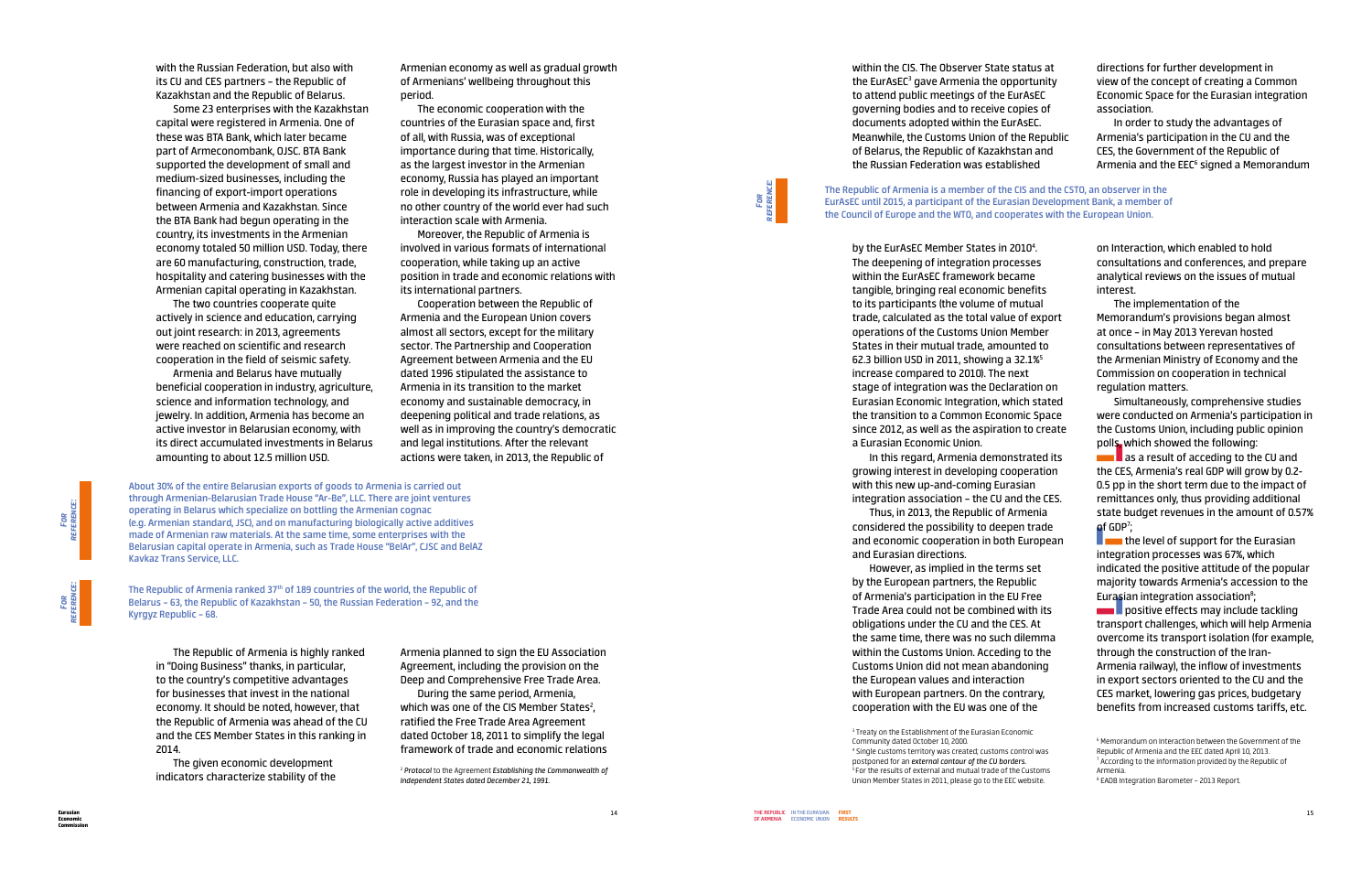

of the candidate state by sending an appeal to the Chairman of the Supreme Eurasian Economic Council. The decision is made by the Heads of the Union Member States. in the activities

group for the study of readiness to join the Union, the development of a roadmap for accession to the Union and the draft contract, which outlines the rights and responsibilities of a state candidate, as well as the format of its participation in the work of the govenment bodies of the Union.

3

To realize points of the programm action plan ("roadmap") for accession to the Union.

4

To participate in the preparation of the report of the Working group on the implementation of the obligations arising from the right of the Union.



To participate in signing the international Treaty of accession to the Union with the Member States of the Union. The Treaty is subject to ratification and shall enter into force upon completion of all ratification procedures.

**THE EURASIAN ECO-NOMIC UNION IS OPEN FOR ANY STATE WHICH SHARES ITS GOALS AND PRINCIPLES, UNDER CONDITIONS AGREED UPON BY THE MEMBER STATES.**

In addition, Armenia considered the Eurasian integration association as a reasonable format for building predictable and most beneficial relations among the Member States, guided by the principles of free movement of goods, services, capital and labor. The single market of the CU and the CES representing 180 million people, which operated on universal and transparent principles, including the WTO rules and principles, was certainly attractive for the Armenian economy in such strategic sectors as energy, transport, high technology, agriculture and manufacturing. In the long term, this meant creating more jobs, raising production volumes, expanding the range of products, and developing the services sector.

The studies' results showed significant advantages and benefits for the country in case of its accession to the CU and the CES. Furthermore, as the economic union was still at the initial stage of its formation, Armenia's accession to the Eurasian integration association as a full member would enable it to be directly involved in joint elaboration and development of the Union's legal framework. In this respect, the absence of common borders between the Republic of Armenia and the Customs Union was finally considered to represent no obstacle for the country to join the integration association.

At the moment of decision-making, Armenia was highly ready to join the CU and the CES – the country succeeded in achieving significant progress in institutional reforms in accordance with the best international practices and standards, in strengthening and improving the efficiency of public administration system, and in creating favorable conditions for business and investment activities.

All considered, the Republic of Armenia made a decision to join the Customs Union and the Common Economic Space and expressed its readiness to actively participate in the formation of the EAEU. The decision to join the Customs Union was of strategic importance for Armenia.

It was based on the aspiration to create the most favorable conditions for sustainable growth and formation of competitive economy as well as the understanding that the challenges facing Armenia can only be tackled through collective endeavors. The integration environment would minimize economic risks and ensure sustainable growth for the Armenian economy. At the same time, it has become a logical move for Armenia to take part in the integration association with the States, which are historically its main economic, political and military partners.

After the President of the Republic of Armenia S.A. Sargsyan addressed the Heads of Member States of the CU and the CES, the issue of Armenia's accession to the Customs Union and the Common Economic Space was considered at the session of the Supreme Body of the Customs Union on October 24, 2013. As a result, the Heads of the Republic of Belarus, the Republic of Kazakhstan, the Russian Federation and the Republic of Armenia adopted the Statement "On participation of the Republic of Armenia in the Eurasian integration process".

Hence, Armenia started its accession process to join the Eurasian integration association on mutually beneficial and equal terms, considering it as a "lever" of economic growth and a necessary condition for new ideas and opportunities to be realized.

**September 3, 2013 Joint Statement by the President of the Republic of Armenia S.A. Sargsyan and the President of the Russian Federation V.V. Putin оn the Decision of the Republic of Armenia to join the Customs Union and the readiness of the Russian Federation to contribute to this process**

5

# **SIMPLE STEPS IN SIDE OF COMMON EURASIAN HOME**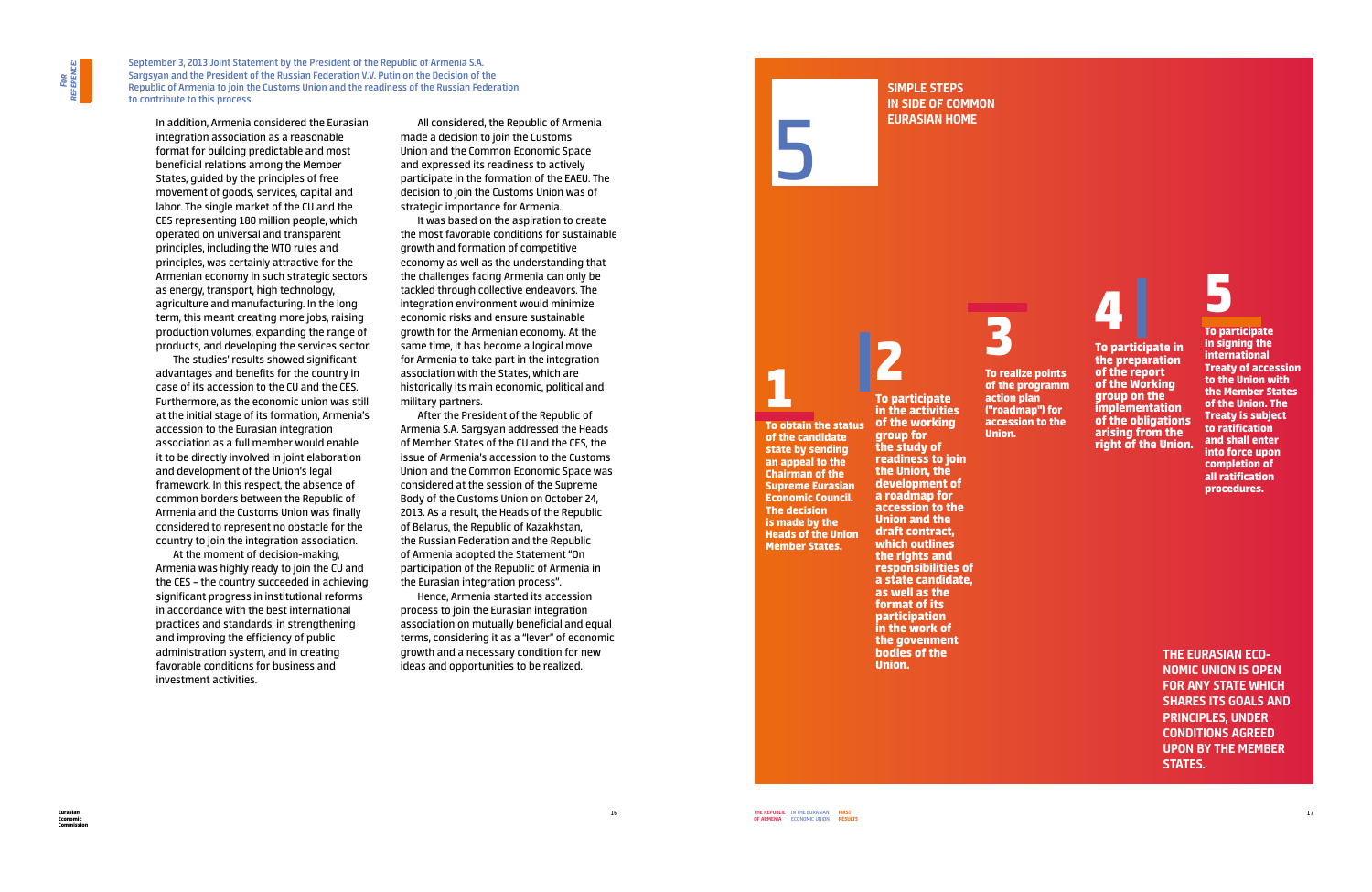$\overline{\mathsf{N}}$ 

### Accession of the Republic of Armenia to the

### Customs Union and the Common Economic Space

While Armenia worked on its accession to the CU and the CES, Kyrgyzstan also carried out preparatory activities within its own accession process. However, the two countries had significantly different economic and geographical profiles. As Armenia had higher starting positions, it accomplished necessary measures in a fairly short time.

In autumn 2013, a five-sided Working Group was established on the issue of Armenia's accession to the CU and the CES and preparation of the Road Map<sup>1</sup>. Its composition was approved, including representatives of each Member State of the CU and the CES, the Republic of Armenia and the Commission 2 . In total, this Working Group had 6 meetings in Moscow and Yerevan.

As part of implementation of the Memorandum on Deepening Interaction between the Republic of Armenia and the Eurasian Economic Commission dated November 6, 2013, Armenia's representatives began to participate in open meetings of

the Supreme Eurasian Economic Council, the Council and the Board of the Commission. Hence, Armenia was given the real opportunity to observe the activities of the CU, the CES and their supranational bodies from the inside.

Active work was launched on preparation and coordination of the Action Plan (Road Map) for Armenia's accession to the CU and the CES. The Road Map was drafted taking into consideration the state of Armenian customs infrastructure, its geographical position, as well as national regulatory and legal framework.

In addition, a thorough national-level preparatory work was carried out within 8, and then, 22 specially created sectoral working groups (on technical regulation, finance, industry, energy, customs and tax regulation, tariff and non-tariff regulation, information technology, market protection, and anti-dumping policy). Coordination and preparation of summary information was ensured by the Coordination Council governed by T.S. Sargsyan, Prime Minister of the Republic of Armenia<sup>3</sup> .

To join the CU and the CES, Armenia had to carry out 267 items of the Road Map in interaction with the Commission and the Member States. The necessary measures

were mainly aimed at harmonizing Armenian national legislation with the legal framework of the CU and the CES.

Armenia was also required to analyze the way it applied bilateral and multilateral agreements with third countries for possible contradictions between Armenia's obligations under these agreements and the legal framework of the CU and the CES. Considering its obligations under the WTO with respect to import customs tariffs, Armenia had to compare the rates of import customs duties applied under the SCT of the CU with its own import tariffs. Accordingly, it was necessary to ascertain whether Armenia could negotiate on changing its obligations within the WTO. Thus, tariff obligations was one of the "sensitive" issues for Armenia when making a decision to join the Customs Union.

It was important to elaborate the timeframes for transition periods for the entry into force of the CU technical

regulations, the timeframes for the implementation of measures for additional material, technical, methodological and personnel support of laboratory facilities of the authorized authorities with respect to sanitary, phytosanitary and veterinary measures. These transition periods were justified by the need to prepare national accreditation and government control system for practical application of the Customs Union technical regulations.

In order to inform Armenian businesses and public services about regulation changes in certain sectors, the Road Map also included certain activities for consultations with Armenian business community and training of authorized authorities' employees on various sectoral issues related to the

application of the CU and the CES legal framework.

Ensuring information exchange between government agencies of the Republic of Armenia and the CU and the CES Member States required an appropriate information system technology platform. As for the statistics sector, organizational measures were needed to arrange statistical survey of mutual trade between the Republic of Armenia and the CU and the CES Member States.

Armenia had to analyze its national program documents and existing policies in industry in order to determine national priorities of industrial development and cooperation with the CU and the CES Member States, as well as conditions ensuring the access of Armenian authorized organizations to the services of natural monopolies in the electric power sector taking into account the absence of common borders with other Member States of the CU and the CES.

As for its trade in services and investments, Armenia should list the most sensitive sectors in order to agree on exemptions. In addition, Armenia had to be involved in coordination of draft international treaties developed in furtherance of agreements concluded within the CU and the CES.

According to the Union law, Russian is defined as the working language of the Union governing bodies, therefore Armenia had to translate a number of national regulatory legal acts from Armenian into Russian with a view to ensure the appropriate interaction, including the interaction between public authorities of the Union Member States.

The Road Map measures implied various deadlines: before concluding the

**The weighted average import customs tariff applied by Armenia was one of the lowest among the WTO Members. It was about 2.7% at the rate of RNB (in the CU – 7.6% in 2013). Zero rate of customs duty applied to 73% of commodity items, and 10% rate of customs duty – to other items. At the same time, Armenia did not apply any tariff quotas. In many sectors, particularly in the trade in services, the Armenian trade regime was even more liberal than the one enshrined in its obligations under the WTO. The combination of these liberal conditions intensified the need for temporary exemptions from the SCT for the Republic of Armenia regarding the most sensitive commodity groups.**

<sup>1</sup> Decision of the Supreme Eurasian Economic Council No. 49 dated October 24, 2013 "On the accession of the Republic of Armenia to the Customs Union and the Common Economic Space of the Republic of Belarus, the Republic of Kazakhstan and the Russian Federation".

<sup>&</sup>lt;sup>3</sup> Decision No. 834 of the Prime Minister of the Republic of Armenia dated September 18, 2013.

<sup>2</sup> Decision of the Council of the Commission No. 71 dated September 19, 2013 "On the working group on the accession of the Republic of Armenia to the Customs Union and the Common Economic Space of the Republic of Belarus, the Republic of Kazakhstan and the Russian Federation".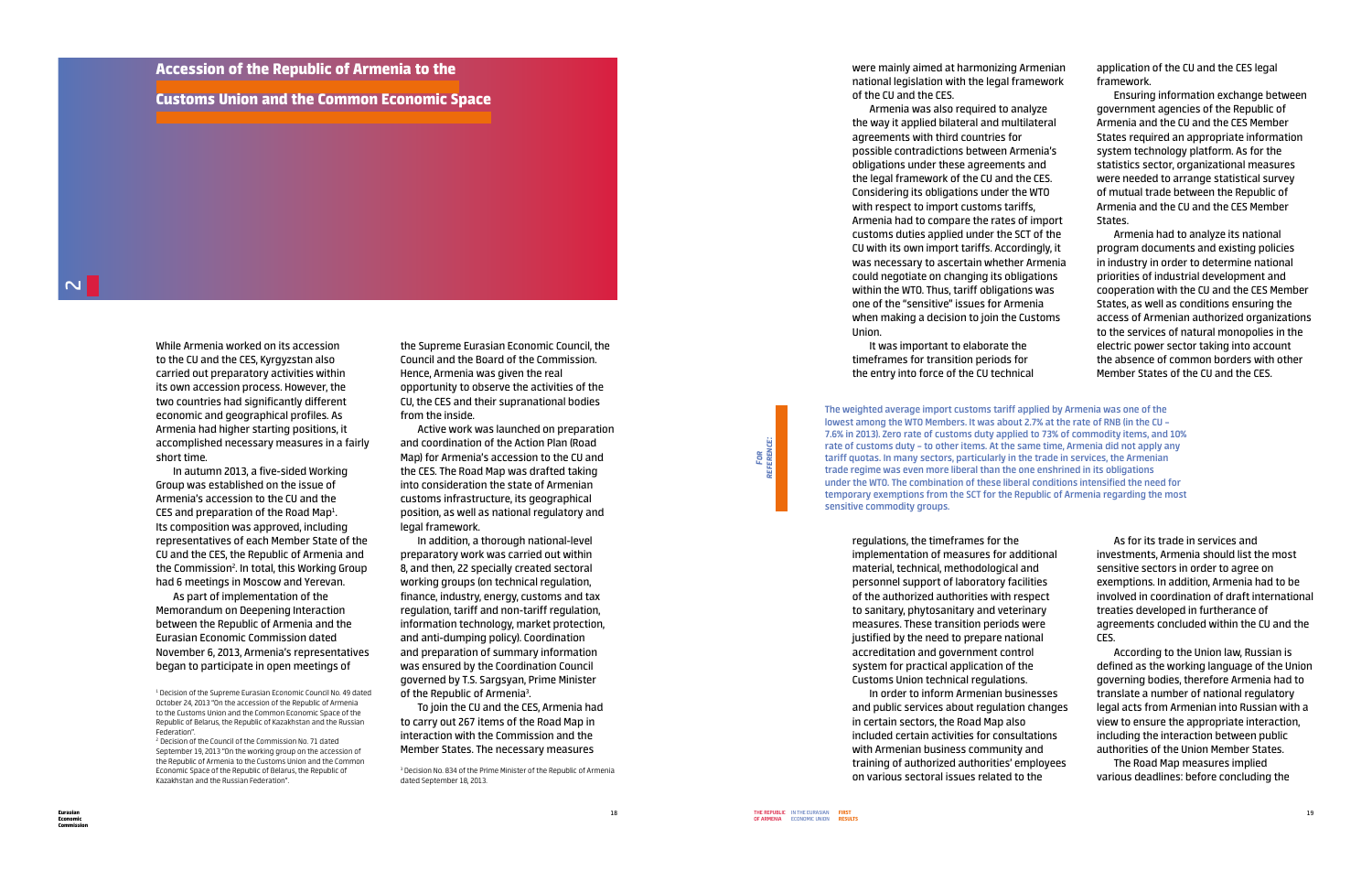international agreement on Armenia's accession to the CU and the CES; from the date of entry into force of the Treaty on Armenia's Accession to the CU and the CES; and within a certain period of time after Armenia's accession to the CU and the CES. This was primarily driven by the need to organize the work of both business community and the State in a new legal and regulatory environment.

The active work on the draft Road Map was completed two months later by approval of the Action Plan (Road Map) for Armenia's accession to the CU and the CES at the level of Heads of States 4 .

Armenia addressed the issue of timely and diligent implementation of the Road Map in a consistent manner. It approved a national Schedule of Measures 5 specifying the timeframes and determining responsible Armenian government agencies. In addition, the information on the Road Map was sent to the Commission enabling it to monitor its implementation.

As a result, all the measures of the Road Map with the implementation period "before accession" were carried out by September 2014, which allowed the Republic of Armenia to prepare a draft Treaty on the Accession.

For detailed information on the Road Map items implementation, see the Annex.

4 The SEEC Decision No. 56 dated December 24, 2013 "On the Action Plan (Road Map) on the Accession of the Republic of Armenia to the CU and the CES of the Republic of Belarus, Republic of Kazakhstan and the Russian Federation". 5 Resolution No. 61-H of the Government of the Republic of Armenia dated January 23, 2014.

<sup>1</sup> The draft Treaty on the Union was then at the final stage of approval and was scheduled for signing at the meeting of the Supreme Eurasian Economic Council on May 29, 2014. 2 The SEEC Decision No. 65 "On carrying out activities for the implementation of the Action Plan (Road Map) for the accession of the Republic of Armenia to the CU and the CES of the Republic of Belarus, Republic of Kazakhstan and the Russian Federation" dated April 29, 2014.



# to the Eurasian Economic Union

 $\sim$ 

The process of Armenia's accession to the CU and the CES coincided with the Union's transition to the next stage of economic integration – creation of the Eurasian Economic Union 1 . In this regard, on April 29, 2014, the Supreme Eurasian Economic Council decided to prepare a draft Treaty on the Accession of the Republic of Armenia to the CU and the CES, taking into account the formation of the Eurasian Economic Union 2 . Thus, by carrying out the measures provided by the Road Map Armenia was actually joining the Eurasian Economic Union instead of the CU and the CES.

In the course of negotiation process, it was noted that in some areas Armenian national legislation was more consistent with international practices, so its application within the Union should be considered in the future. At the same time, as the Republic of Armenia was preparing the draft Treaty on the Accession, it had to agree on regulating such sensible issues as the exemption from the SCT of the provisions on cars for individuals and legal entities, certain types of civil aircraft, military products, sugar, textiles;

methodology for the distribution of import customs duties in light of the adoption of new members and risks of "parallel imports" due to the transition period for Armenia's accession to the Agreement on Single Pr inciples of Regulation for Safeguard and Protection of Intellectual Property Rights dated December 9, 2010.

The draft Treaty on the Accession was discussed and finalized on numerous occasions at expert consultations, Working Group's meetings as well as the Commission's Council meetings.

As a result, on October 10, 2014, Presidents of the CU and the CES Member States and the Republic of Armenia signed the Treaty on the Accession of the Republic of Armenia to the Treaty on the Eurasian Economic Union dated May 29, 2014.

The Treaty on the Accession of the Republic of Armenia to the Treaty on the Union, stating the sheer fact of its accession, enshrines the conditions and transitional provisions on the application by the Republic of Armenia of certain provisions of the Treaty on the Union and other agreements, which constitute the legal framework of the CU and the CES. It also contains relevant changes, in particular, concerning the norms of distribution of import customs duties for each Union Member State (Fig. 10 p. 21).

In addition, Annex No. 2 to the Protocol on Trade in Services, Establishment, Activities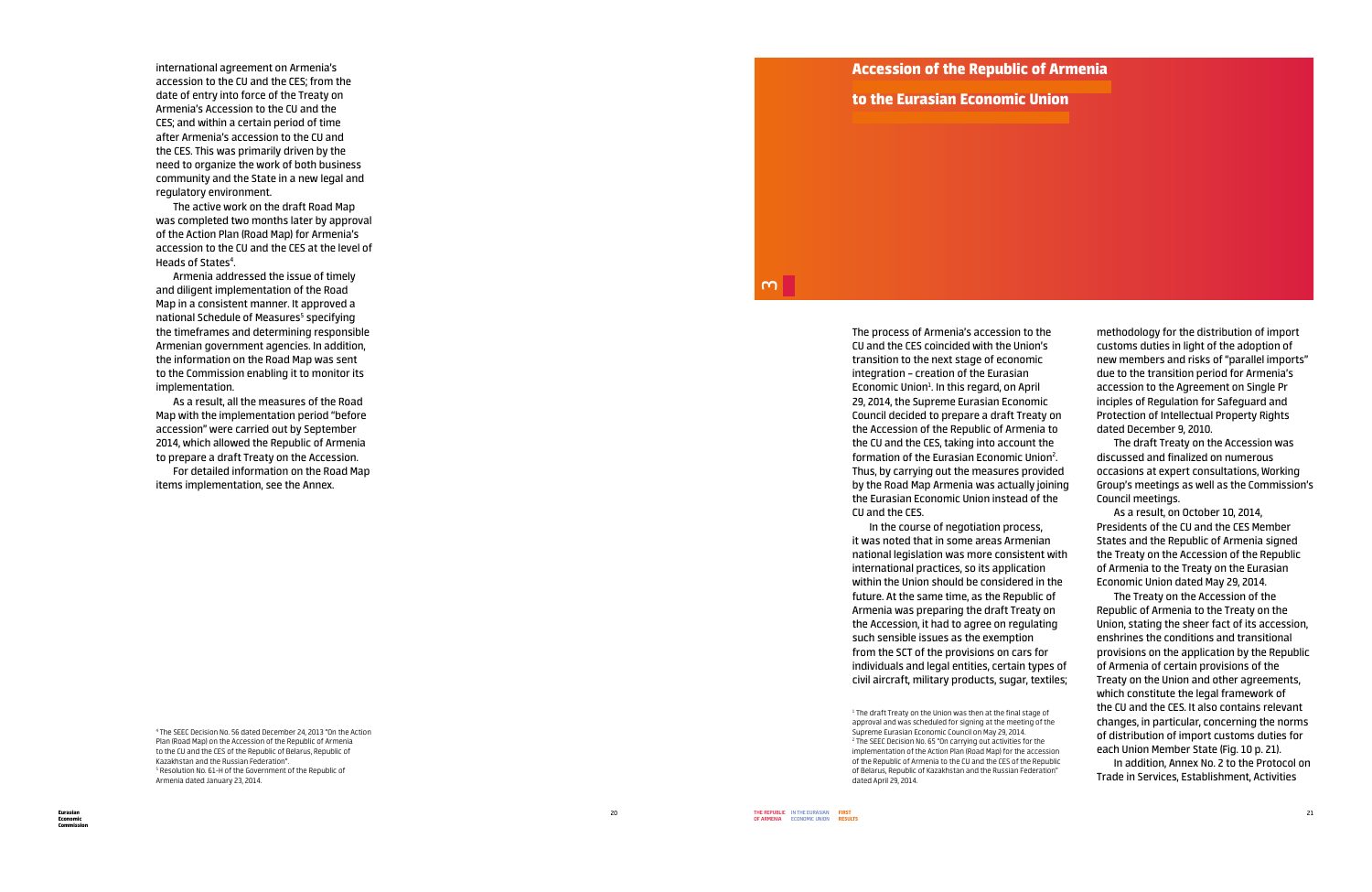and Investments (Annex No. 16 to the Treaty on the Union) has been amended to include four "horizontal" restrictions (exemptions from the national regime) maintained by Armenia in respect of certain sectors and activities.

The individual national list of restrictions, exceptions, additional requirements and conditions for Armenia<sup>3</sup> within the Union contains only 9 exceptions concerning the provision of national treatment for certain sectors: licensed activities, advocacy,

notary and private security activities, etc. Likewise, Armenia saves restrictions on the services of insurance agents and insurance brokers: insurance mediation related to the conclusion and distribution of insurance contracts on the country's territory on behalf

of foreign insurers is not allowed, except for intermediary reinsurance operations carried out by insurance brokers. The list of remaining restrictions on the establishment and (or) activities in financial services sector also contains only 9 items in total.

As regards single regulations for granting industrial subsidies in Armenia, the following norm was valid until January 1, 2017: in accordance with Armenian legislation, goods recognized as Armenian according to substantial transformation criterion, were exempted from customs duties and taxes

3 The SEEC Decision No. 18 "On amendments to the SEEC Decision No. 112 dated December 23, 2014" dated May 8, 2015.

when exported from free economic areas and territories of free warehouses to other customs territories of the Customs Union.

The Treaty on the Accession also contains provisions for the settlement of issues related to the membership of the Republic of Armenia in the WTO, arisen from the need for Armenian business community and government authorities to adapt to new conditions within the Union.

Armenia has no common borders with the Member States, so it has been established

that the movement of goods and vehicles (except for goods transported by pipelines, power lines, water or air) shall be carried out according to the customs transit procedure under the Customs Code of the CU, in which case the goods retain the status of the Union

goods. After completion of customs transit procedure in respect of the Union goods, the customs office of destination will not perform customs operations related to the placement of such goods for temporary storage or their customs declaring.

The Treaty on the Accession stated that Armenia's representatives should be fully engaged in activities of the Union governing bodies. Upon entry into force of the Treaty on the Accession, the Armenian President became a full Member of the Supreme Eurasian Economic Council, and the Prime Minister, in his turn, became a Member of the Intergovernmental Council. Moreover, Armenia sent its official representatives to

**Only legal entities established in accordance with Armenian legislation have the right to receive subsidies, regardless of the nature of their capital owners; foreign citizens and stateless persons have no right to own land, except in cases stipulated by the law. The lease period of land plots which are the state and (or) municipal property cannot exceed 99 years, except for agricultural lands which lease period is up to 25 years. Any subsoil user can only be a legal entity, including a foreign state company; only Armenian citizens who have received a qualification certificate issued by the authorized state authority can work in the field of cartography, geodesy, register keeping and land management.**

the EEC Council, being also represented in the EEC Board by its three Board Members, just as other EAEU Member States<sup>4</sup>. At the same time, Armenia's representatives were approved as judges in the Court of the Eurasian Economic Union.

Hence, the Republic of Armenia became the Member of the Union since January 2, 2015 and began its active work in the Union governing bodies.

Since February 1, 2016, the Board is composed of 10 Members – Ministers: two from each Union Member State, one of

4 The SEEC Decision No. 1 "On the Republic of Armenia's candidacies of a member of the Commission's Council and members of the Board" dated January 2, 2015.

**Since February 1, 2015, the Republic of Armenia has been applying the Protocol on the procedure for charging and distributing import customs duties and the Regulations on transferring and distributing special protection and antidumping duties.**

**As for the customs regulation: the activities of customs intermediaries (brokers) and persons carrying out storage in warehouses and establishing tax-free shops shall be exercised on the same terms for 18 months, and the activities of customs carriers - for 6 months since the date of entry into force of the Treaty on the Accession. Vehicles for personal use shall be imported on the Armenian territory on the same terms until January 2, 2020 (within 5 years since the date of entry into force of the Treaty on the Accession).**

**As for the customs-tariff and non-tariff regulation: it was determined that goods with the rates of import customs duties lower than those applied under the SCT of the Union can only be used on Armenian territory.**

**As for the technical regulation: the transition to the technical regulations of the Union was scheduled one year after the entry into force of the Treaty on the Accession (since January 2, 2016), while some other technical regulations have later terms of their application (2 years after the entry into force of the Treaty – for technical regulations on machinery and equipment, furniture, tractors; 4 years later – for technical regulations on motor roads, and 5 years later – for technical regulations on wheeled vehicles).**



**As regards the intellectual property, a three-year transition period (until January 2, 2018) was assigned for starting the application of the regional principle of the exhaustion of exclusive trademark rights.**

**If the share of goods manufactured in third countries exceeds 15% in the Republic of Armenia's structure of annual exports to other Member States, then the Member States shall be entitled to initiate the procedure of early termination of this transition period. In this respect, the Republic of Armenia shall submit to the Commission quarterly statistical data on its trade turnover with other Member States, including on the goods originating from Armenia itself.**

**In addition, a list of temporary exemptions from the SCT of the Union was determined for Armenia, enumerating in total some 770 commodity codes with their maximum exemption periods expiring at the latest in 2022. Depending on tariff protection levels, exemptions were established for a period from 1 to 7 years for the main commodity groups: engine-driven and transport vehicles; food products (dairy products, grains, cereals); pharmaceuticals; petroleum products; fertilizers; polymeric materials and articles made thereof. Until 2022, products of military use as well as civil aircrafts and helicopters are also exempted from import customs duties.**

them being the Chairman of the Board. In accordance with the rotation basis and in the order of the Russian alphabet, Armenia's representative T.S. Sargsyan was appointed the Chairman of the Board since 2016. Finally, as the responsibilities were allocated among the Board Members, Armenia's representative K.A. Minasyan was entrusted with a new relevant area of the Commission's activities (internal markets, informatization, information and communication technologies) .

*For reference:*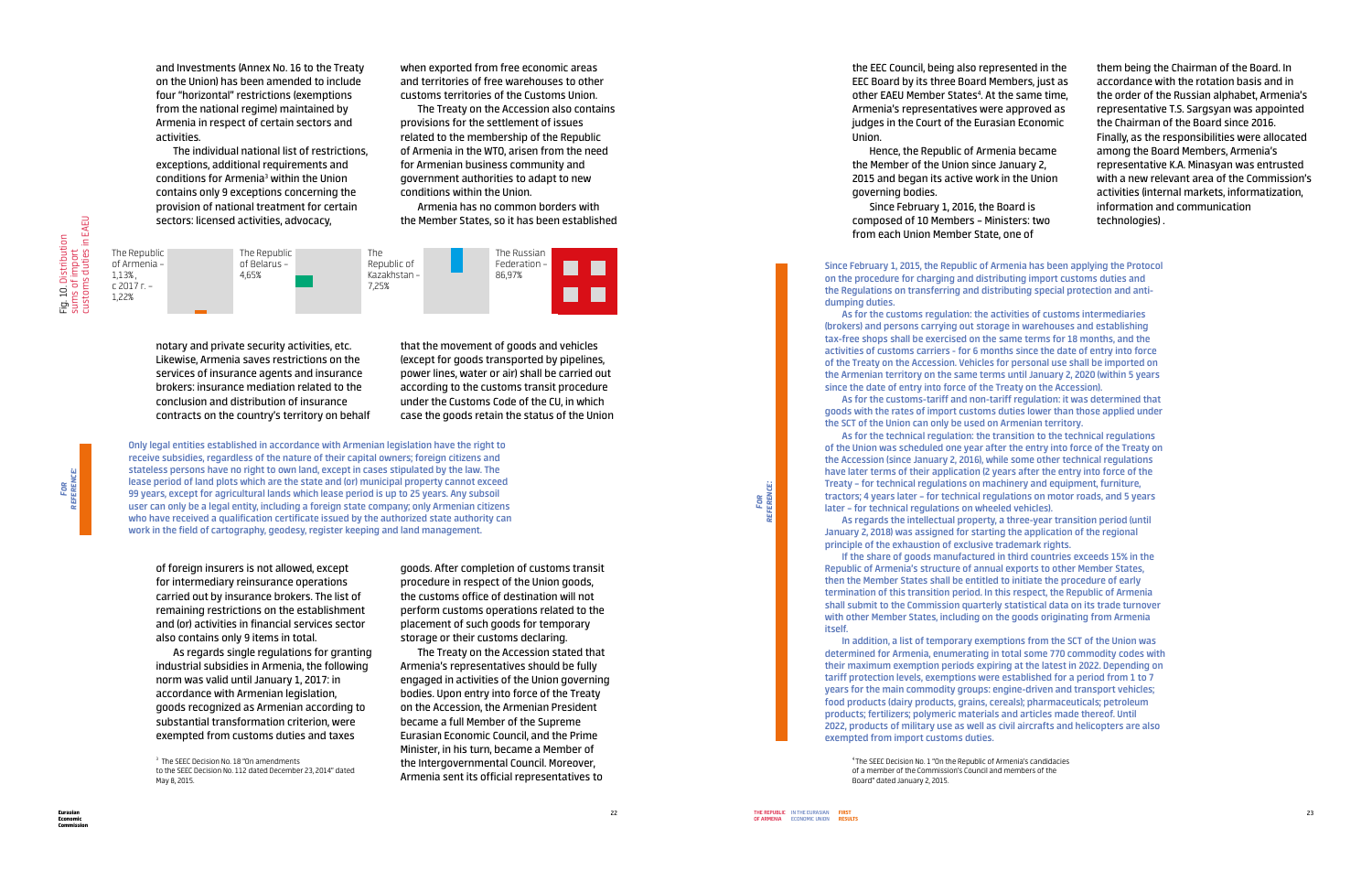| 103.2 |  |
|-------|--|
|       |  |
|       |  |
|       |  |
|       |  |
|       |  |
|       |  |

| 2.57 |  |  |
|------|--|--|
|      |  |  |
|      |  |  |
| -    |  |  |

At the time of its accession to the Union, Armenia already had preferential treatment within the CIS as a party to the Free Trade Area Agreement dated October 18, 2011, and enjoyed significant tariff exemptions. Acceding to the Union allowed the country to get even more tangible economic effects due to the Common Economic Space, common technical regulation, sanitary and phytosanitary measures and non-tariff regulation. Such results evidence that the liberalization of tariff regulation on its own is not enough to genuinely ensure the free movement of goods.

Armenia's integration cooperation within the Union allowed to address the consequences of unfavorable economic environment for the national economy.

The slowdown of Armenia's economic growth rates in 2015 was due to significant negative impact of various factors, such as free market price crash and sanctions against its main trading partner, Russia<sup>1</sup>. Following the slowdown of economic growth rates in Russia and depreciation of Russian ruble, Armenia saw a decrease in actual amounts of its remittances. This, in turn, led to the decline of retail trade having a negative impact on the tax revenues of Armenian budget.

In 2016, Armenia achieved positive growth rates in a number of economy sectors. In 2015, due to its agriculture, the country achieved economic growth of 2.4 percentage points, and the industry ensured 1.0 percentage points. The services sector increased by 1.6%, contributing 0.7 pp to overall economic growth, while the volume of construction decreased by 1.2%, which caused a 0.3 pp negative impact on economic growth.

The structure of the economy has also improved: the industry share reached 16.7% in 2016.

Besides, the decline in prices in the international commodity markets as well as positive dynamics in Armenian agricultural sector in 2015-2016 created the deflationary environment, as the consumer price index decreased by 5.1 pp in 2016 compared to 2015. (Fig. 11).

Despite the economic growth was insignificant in 2016, it became more diversified and was driven by growing exports, in particular to the Union Member States.

Exports growth prevented the balanceof-payment current account balance from deteriorating, which offset the reduction of net income from abroad resulting from the decline in remittances. Thus, according to the Ministry of Finance of the Republic of Armenia, in 2015, the exports of goods and services

# First results of the Republic of Armenia's participation

### in the Eurasian Economic Union

4

GDP index of physical volume of production (%)



Amount of investments received from the EAEU Member States (as a percentage of GDP)

Consumer price index (%)



| 103.7 |  |
|-------|--|
|       |  |
|       |  |
|       |  |
|       |  |
|       |  |
|       |  |





Deficit of the consolidated budget of a state-controlled sector (as a percentage of GDP)



Balance-of-payment current account balance (as a percentage of GDP)









2015-2016

**2015 2016**

<sup>&</sup>lt;sup>1</sup> In 2015, the Russian economy declined by 3.7%, it also continued to decline in 2016.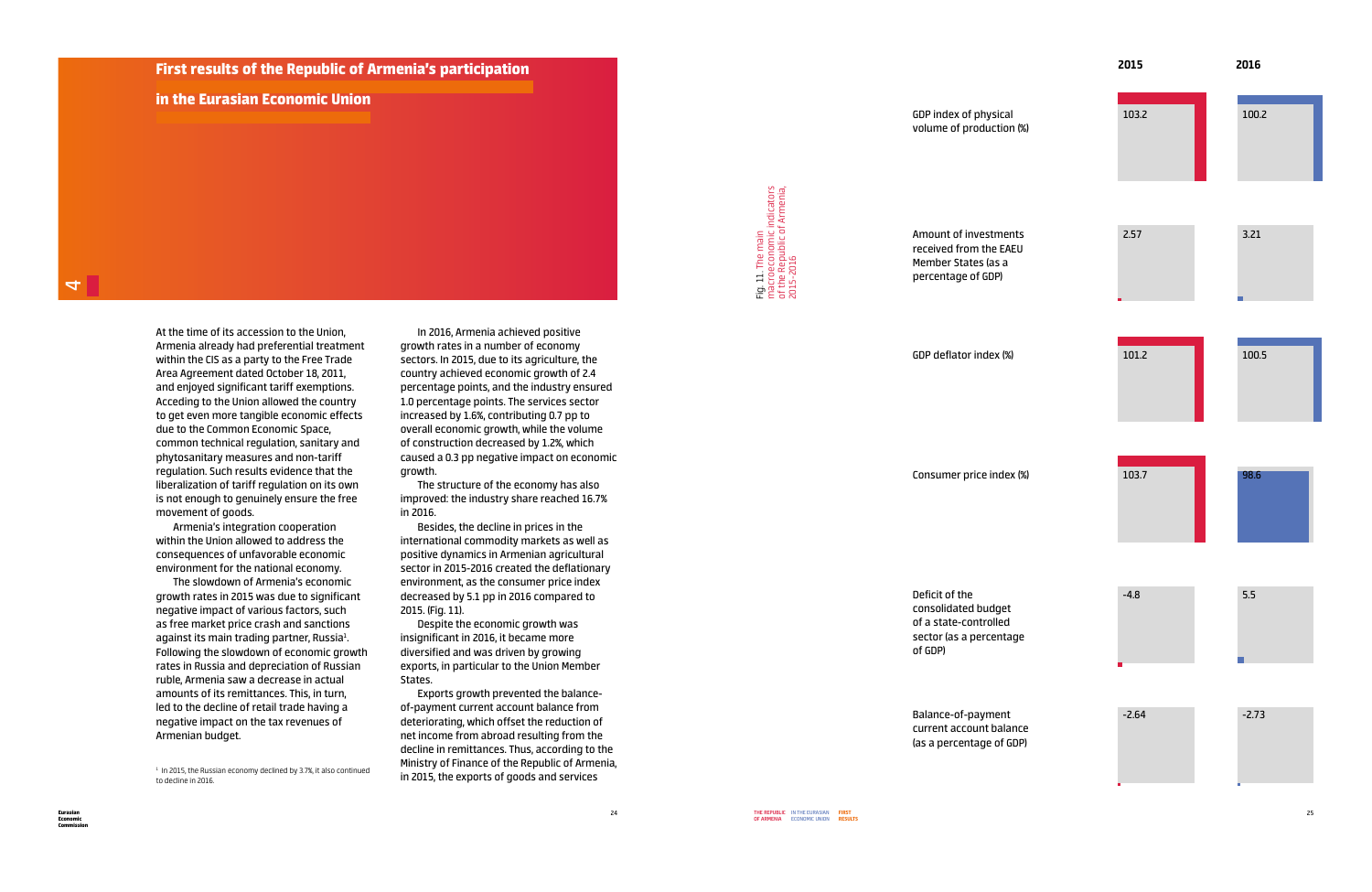growth reached 4.9% in annual terms, while imports of goods and services decreased by 15.1%, and, in 2016, exports growth reached 19.7%, while imports grew by 7.6%.

By the end of 2016, export supplies from Armenia increased significantly both to the Union Member States (by 53.7%) and to third countries (by 13.7%). However, exports growth to third countries was due, among other things, to growing industrial production based on raw materials and components originating from the Union partners, and to better competitiveness of the manufactured products.

Some positive changes took place in the Republic of Armenia's mutual trade with the Union Member States. For example, many commodity types were supplied to Belarus, Kazakhstan and Kyrgyzstan from Armenia for the first time (Fig. 12).

g. 12. **Diversification/extension of export**<br>tructure of the Republic of Armenia<br>rmenian goods that came on the markets of the<br>AEU Member States in 2016 for the first time Armenian goods that came on the markets of the EAEU Member States in 2016 for the first time Fig. 12. Diversification/extension of export structure of the Republic of Armenia

As compared to 2015, the volume of Armenian exports to Belarus increased almost twice and reached 13.4 million USD.

Exports to Kazakhstan increased by 19.4% and reached 5 million USD.

The volume of Armenian exports to Kyrgyzstan increased 2.8 times and reached 1.04 million USD.

| to the Republic of Belarus                                                                                                                                                                                                                        | to the Republic of Kazakhstan                                                                                                                                                                   | to the Kyrgyz Republic                                                                                                  |
|---------------------------------------------------------------------------------------------------------------------------------------------------------------------------------------------------------------------------------------------------|-------------------------------------------------------------------------------------------------------------------------------------------------------------------------------------------------|-------------------------------------------------------------------------------------------------------------------------|
| Fish, crustaceans<br>Flowers and flower buds<br>Vegetables, fruits and<br>cooked nuts<br>Fruit and vegetable juices<br>$\blacksquare$ Soft drink<br>Wine and stiff drinks<br><b>Medicines</b><br><b>Stone</b><br>$\blacksquare$ Electrical gauges | Fish<br>Flowers and flower buds<br>Vegetables, fruits and<br>cooked nuts<br>Fruit and vegetable juices<br>Soft drink<br>Wine and stiff drinks<br>Medicines<br>Stone<br><b>Electrical gauges</b> | Stiff drinks<br><b>Electrical gauges</b><br><b>Medicines</b><br>Medical devices<br>Inorganic and chemical<br>substances |
| 2014<br>2016<br>Fresh vegetables, fruits<br>and berries<br>Preserved fish<br>Silicenus earth<br>Vaccines and blood<br>Leather goods                                                                                                               | Cheese and farmer cheese<br>Siliceous earth<br>Vaccines and blood<br>Leather goods<br>Frame-warp fabric<br>Clothe                                                                               | Leather goods<br>Legwear garment<br>Mineral waters                                                                      |

Despite Armenian exports to Russia decreased by 20.6% (reaching 244.9 million USD) in 2015, it increased by 52.9% in 2016, as compared to the end of 2015. The comparable amounts of Armenian export supplies to Russia can be observed in terms of the most competitive and essential commodity items in the market of the Russian Federation and the Union as a whole, such as: alcoholic and non-alcoholic beverages, vegetables and fruits, garments and clothing accessories (knitted and textile),

household appliances, air conditioners and pumps, medicines, vaccines and pharmaceuticals.

At the same time, in 2016, imports from Russia increased by 7.3%, and imports from Kazakhstan rose 5.5 times.

In general, Armenian foreign trade turnover increased from 4.7 billion USD in 2015 to 6.4 billion USD in 2017.

The unemployment rate in Armenia was slightly declining: from 18.5% in 2015 to 18.0% in 2016, reaching 17.8% in 2017. At the same time, there was a decrease in migrant workers' remittances to Armenia – according to the data of the Central Bank of the Republic of Armenia – there was a 7% decline in 2016 compared to 2015.

As regards the free movement of goods, services, capital and labor within the Union, the following actions are being taken in the country.

Since Armenia acceded to the Treaty on the Union and its National Assembly adopted the Law "On Customs Regulation" dated December 17, 2014, it enjoys the free movement of goods within the Union without filling in customs declarations and without state control (transport, sanitary, veterinary-sanitary, quarantine and phytosanitary), except for the cases stipulated by the Treaty on the Union. At the

**THE REPUBLIC** IN THE EURASIAN **PREST<br>OF ARMENIA** ECONOMIC UNION RESULTS

same time, when moving goods between the Republic of Armenia and the States that are not Members of the Union, the country's economic entities were allowed to document these goods, except for transit, under "processing for domestic consumption" customs procedure and "special customs procedure", which were not included in the Customs Code of the Republic of Armenia before it joined the Union. A preference is given to the electronic customs declaration as contemplated by the Customs Code of the Customs Union.

Relevant registers are kept for the providers of customs services, a system for securing payment of customs duties and taxes has been implemented, and warehouses for temporary storage of goods have been created where goods can be stored for up to 4 months until declaration issues are settled. In addition, the system of authorized economic operators has been improved.

Thanks to the customs procedures simplification, the establishment of a mechanism for transport control and the liberalization of road transport of goods, more goods are now transported by road. According to the Ministry of International Economic Integration and Reforms of the Republic of Armenia, the time for customs procedures shortened from 50 to 3 hours. Armenian vehicles and carriers now can travel on preferential terms via "Verkhny Lars" International Automobile Border-Crossing Point (2 lanes have been allocated).

The volume of cargo transportation by road transport showed an expansive growth in 2016. In 2015, it increased by 27.5% compared to 2014, reaching 6.9 million tons. In 2016, it was 2.3 times higher than in the previous year (Fig. 13 p. 28).

In 2016, the income to the country's budget from the share of customs duties distributed within the Union decreased in

**Exports of food products and agricultural raw materials increased 1.3 times (6.5 million USD), textiles, textile products and footwear – 76 times (2.3 million USD), chemical industry products – 3.2 times (0.5 million USD).**

#### **Exports of food and agricultural raw materials increased by 15.2% (1.9 million USD), textiles, textile products and footwear – 24.7 times (1.6 million USD).**

*For* 

*reference:* 

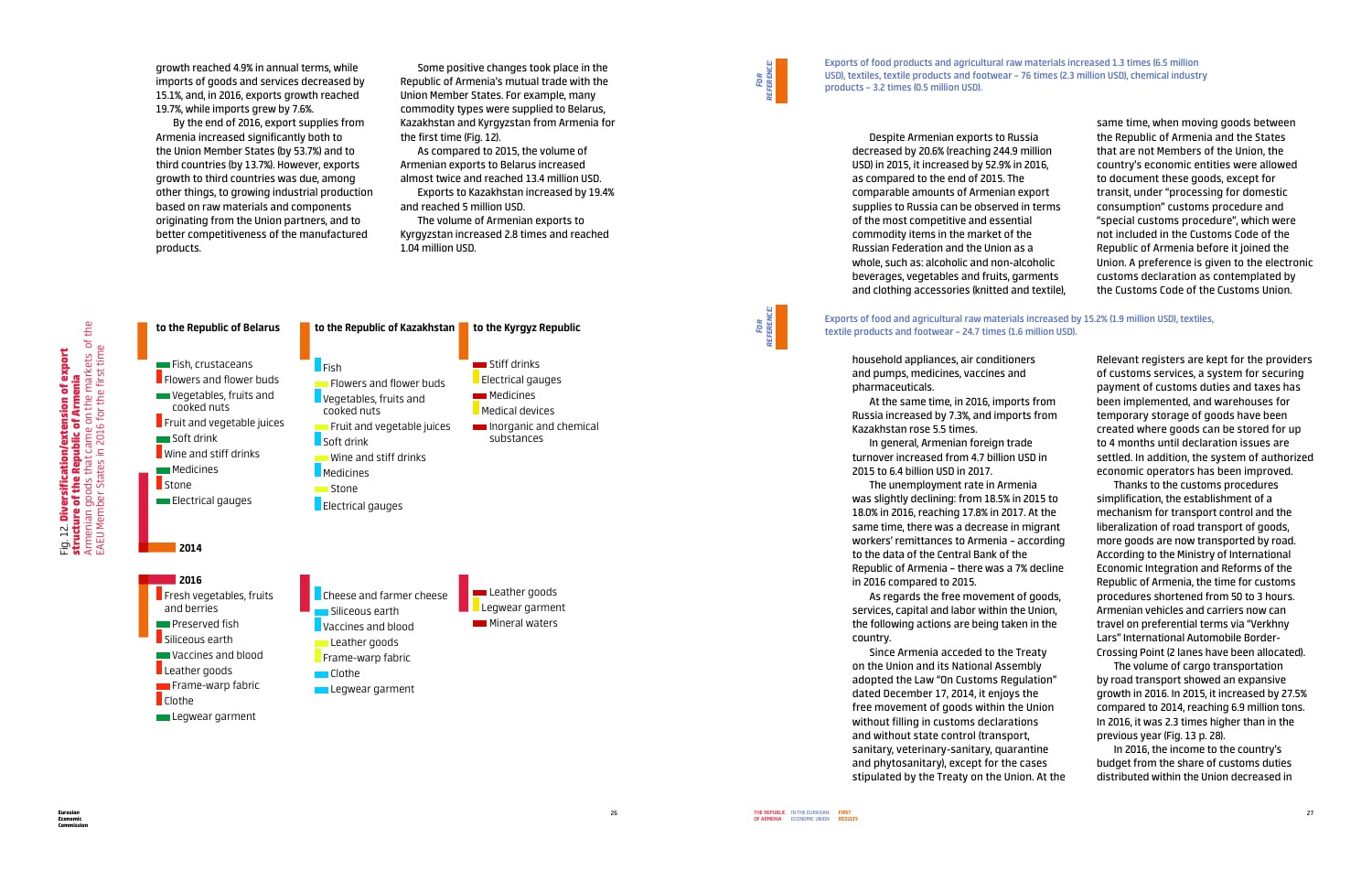comparison with 2015. However, in 2017, the share of inpayments to the budget from customs duties within the Armenian income structure already increased by 31% in comparison with 2016.

Summarizing the results of joint efforts of the Commission and antitrust authorities of the Union Member States, the mobile operator of the Republic of Armenia ArmenTel, CJSC reduced roaming tariffs (voice communication) 6-fold, from 40 rubles per minute to 7 rubles per minute. In general, it was decided to reduce tariffs at the average by more than 50% across the country<sup>3</sup> (Fig. 14).

As part of the harmonization of tax legislation, the procedures have been simplified for calculation and payment of indirect taxes for imports to Armenia from the Union Member States and vice versa. The goods imported from the Union Member States by individuals for their personal use are exempted from indirect taxes.

Furthermore, the Commission promptly resolved the issue of charging VAT on

Fig. 13. Dynamics of the volume of cargo transportation by

Moreover, the tariffs for mobile communication services have been reduced not only in Armenia, but all across the Union.

In the energy sector, persistent efforts are currently being aimed at the construction of a high-voltage DC transmission line of 400 kV between Armenia and Georgia. As early as in 2019, the Armenian energy system will be connected via Georgia to parallel operating energy systems of the Union Member States, thus helping to eliminate some technical obstacles to the interstate power transmission through the Member States' territories.

Simultaneously, the construction of a high-voltage transmission line of 400 kV between Iran and Armenia is ongoing, which would enable Armenia to serve as an energy corridor between Iran and the Union, if necessary. The construction of new highpowered energy lines will allow Armenian electric power companies to become fullfledged participants of the Union's common electric power market and to make use of all potential integration opportunities, including those existing in electric power transit and exportation.



One of the most important issues for Armenia is the reduction of oil and gas prices. The Russian gas price for Armenia was reduced in 2015 from 190 USD to 165 USD per thousand cubic meters, considering the country's accession to the Union.

In 2017, the Russian gas price for Armenia was 150 USD per thousand cubic meters

individuals importing cars into Armenia, which made part of its activities on elimination of barriers undermining the functioning of the Union internal market. At the beginning of 2016, relevant amendments<sup>2</sup> were adopted to the Law of the Republic of Armenia No. 3R-118 "On Value Added Tax" dated June 16, 1997, according to which individuals importing cars to the Armenian

territory from other Union Member States have been exempted from VAT.

A significant work has been carried out to reduce the cost of roaming services within the Union in order to unify (harmonize) laws and remove barriers in mobile communications sector.

2 Law of the Republic of Armenia No. 3R-31 "On Amending the Law of the Republic of Armenia "On Value Added Tax" dated March 26, 2016.

**The inpayments from taxes and duties to the Armenian budget in 2016 exceeded the inpayments of 2010 by 53.7%, i.e. the average growth of inpayments from taxes and duties to the country's budget for the period 2010-2016 amounted annually to 9.0%.**

on the border, which made a 9% decrease compared to 2016. Arrangements were reached at the Russian and Armenian Prime Ministers' meeting held on April 2016 in Yerevan. As a result, a Protocol was signed between governments of the two countries on amending the Agreement on the pricing

procedure for the amounts of natural gas delivered to the Republic of Armenia dated December 2, 2013.

One of the most important directions within the Union is the creation of common markets of medicines and medical devices. Relevant agreements on common principles and rules for the circulation of medicines and medical devices within the Union were signed on December 23, 2014. In November 2016, the entire package of by-laws was adopted in full, which allowed bringing medicines and medical products regulation on a fairly new level (similar to the European Union's one) by eliminating restrictions within the Union in mutual trade in medicines at all stages of a medicine life-cycle (development, manufacturing, safety and efficacy studies, supply and distribution).

In December 2015, the Member States signed a number of Protocols on the accession of the Republic of Armenia to the Agreements on Single Principles and Rules of Circulation of Medicines within the Eurasian Economic Union dated December 23, 2014, which entered into force on April 26, 2017.

Nowadays, the legal framework required for launching common markets of medicines and medical devices has been essentially formed, and since the beginning of May 2017, their actual functioning became possible. A transition period is provided to ensure a smooth transition from national to unified

regulation. It will allow preventing shortages in public health systems of the Union Member States as well as help medicines manufacturers adapt to new requirements in the most comfortable way. In particular, until December 31, 2020, manufacturers have the right to choose any rules (national or unified) for medicines registration. Medicinal products registered according to national rules until December 31, 2020 shall pass re-registration according to common market rules until December 31, 2025. When filing a dossier for medicines registration until December 31, 2018, the manufacturer may submit national documents issued by the Member States and confirming the compliance of its manufacturing process to the requirements of national GMP regulations instead of submitting a GMP certificate of the Union.

In general, the membership of Armenia in the Union will allow not only to increase the amount of registered medicines, but also to fundamentally promote their circulation. As regards the circulation of medical devices, the opportunity now arises to head start



<sup>&</sup>lt;sup>3</sup> According to the State Commission for the Protection of Economic Competition of the Republic of Armenia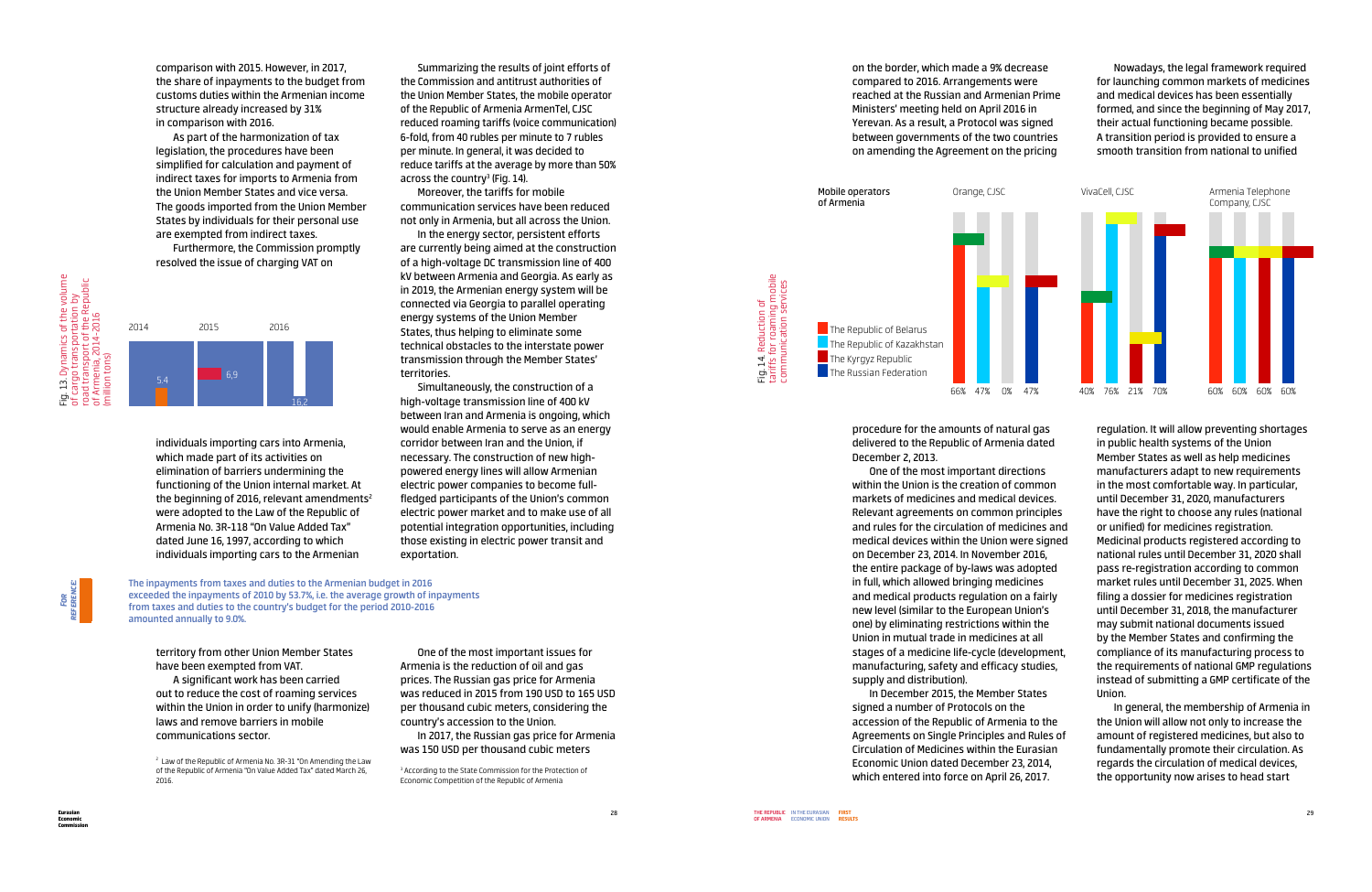such regulation, using the scientific, technical and human resources of the Member States, as well as the legal framework of the Union, since to date there was a problem of insufficient quality control over the turnover of medical devices in the country, as control means left over from the Soviet era were largely lost (scientific, production and human resources). Armenia's integration in the common market of medicines and medical devices will allow ensuring the guaranteed control of their quality, safety and efficacy at little cost.

Armenia's accession to the Eurasian Economic Union not only contributed to the development of its national transport complex, but also helped to define approaches to the formation of a common Eurasian transport space and creation of a common transport services market in the Union. Therefore, Armenia's special geographical location and the lack of common borders with other Union Members highlighted the existing problems of transport (road) control at the external border of the Union and exchange of corresponding information. In this respect, the work has begun on updating the international road transport control.

Thanks to liberal conditions created in Armenia for entering rail transportation sector, a single unified tariff for rail transportation has been introduced (since January 1, 2017, South Caucasus Railway, CJSC began applying unified tariffs for all types of railway traffic - export, import and intrastate).

Armenia implements several projects on development and construction of transport infrastructure, two of which – the construction of the Southern Armenia-Iran Railway and the investment program of the North-South Road Corridor – represent great importance for the Union and the Silk Road Economic Belt.

The developed Armenia-Iran railway line will connect the existing railway system of the two countries and will grant Armenia access to international commodity markets through Iran and its seaports. The investment program of the North-South Road Corridor will help using the Union's transit

potential in more rational way. The 556 km road will connect the North and the South of the country, meeting high international standards for construction of transport routes, security and comfort, strengthening transport links towards Europe-Caucasus-Asia and reducing transportation time.

According to the new Law of the Republic of Armenia No. ЗР-21-Н "On Procurement" dated December 16, 2016, some types of public procurement have been reduced, conditions of organization and participation in procedures have been simplified, an outof-court legally competent and independent system of filing complaints has been established, the degree of transparency and openness of procurement procedures has been increased and mechanisms for preventing possible corruption acts have been provided.

Owing to functional and institutional changes, the volume of single-source urgency-based state procurements has been significantly reduced. The volume of actual single-source procurements was about 21.2 billion drams (in total, 18.6% of the funds provided for competitive procurements) in 2015, and about 6.6 billion drams (in total, 7.2% of the funds provided for competitive procurements) in 2016. The degree of competition in procurement procedures has increased. In addition, the number of customers has increased, and more procurement types are now carried out using e-procurement system. In 2015-2016, some 29 Armenian suppliers took part in state procurements of the Union Member States. The total cost of procurement agreements (contracts) with suppliers (contractors, performers) from the country reached 5.8 million USD in two years, and the agreements (contracts) for the procurement of goods (works, services) by countries of origin amounted to 7.5 million USD.

> 4 Decision No. 9 of the Intergovernmental Council "On Main Directions of Industrial Cooperation within the Union" dated Sentember 09, 2015.

 In 2015-2016, the agricultural production in Armenia increased at the average by 3.7%, while self-sufficiency indicators for most agricultural items also improved. In the context of mutual trade with the Union Member States, the supply of agricultural products and food from Armenia reached 258.4 million USD in 2016, which was a 5.1%

increase compared to 2014. The country's export supplies to the internal market of the Union in 2016 was mainly represented by alcoholic and non-alcoholic beverages – 39.4%, fruits and vegetables – 14.7%, dairy products – 3.3%, fish and tobacco – 2.6%, and vegetable, fruit and nut products – 3.4 % (Fig. 15).

 During its 2 years in the Union, Armenia achieved positive results in trade with third countries in agricultural products and food: imports decreased by 32.6 %, while exports rose by 47.6 %.

Armenia also recorded the greatest industrial production growth rates, which showed a significant 6.7% increase in 2016 and an overall 12.2% increase for the last two years. High production rates were observed in 12 manufacturing industries in 2016: production of other transport equipment increased by 15.4 times, other processing industries – by 87.8%, whereof production of jewelry increased almost twice (by 97.7%), production of electrical equipment – by 56.0%, production of computers, electronic and optical devices – by 27.5%, production of leather, leather goods and footwear– by 20.3%. At the same time, the decline in production was observed in five manufacturing industries: manufacture of

non-metallic mineral products (by 20.4%) and chemical industry (by 8.7%), manufacture of paper and paper products (by 1%), printing and reproduction of recorded materials (by 0.6%), manufacture of other machines and equipment (by 6.3%).

Such an intense industrial growth in Armenia became possible due to the



"economies of scale" and marketing development. Thus, by the end of 2016, mutual trade in industrial products of Armenia and the Union countries increased by 40.3%, including mutual trade in manufacturing products – by 40.0%.

In addition, in terms of establishing industrial cooperation within the Union, the country is actively involved in ongoing work on the implementation of the main directions of industrial cooperation<sup>4</sup>. .

Armenia has improved its position in various international rankings on the following criteria: macroeconomics, business climate, trade, and financial sector (Fig. 16, 17 p. 34-36).

 The Republic of Armenia applies the Treaty on the Union's norms in the field of technical regulation in compliance with the conditions and transitional provisions established by the Treaty on the Accession.

Hence, it is provided that the Union's technical regulations and Armenian national legislation shall be simultaneously effective on the country's territory. The timeframes for the application of this mechanism have been established.

It's worth mentioning, however, that in respect of products subject to 32 technical

#### regulations, the possibility to simultaneously apply both the national legislation and the Union's technical regulations is no longer available due to the end of transition periods.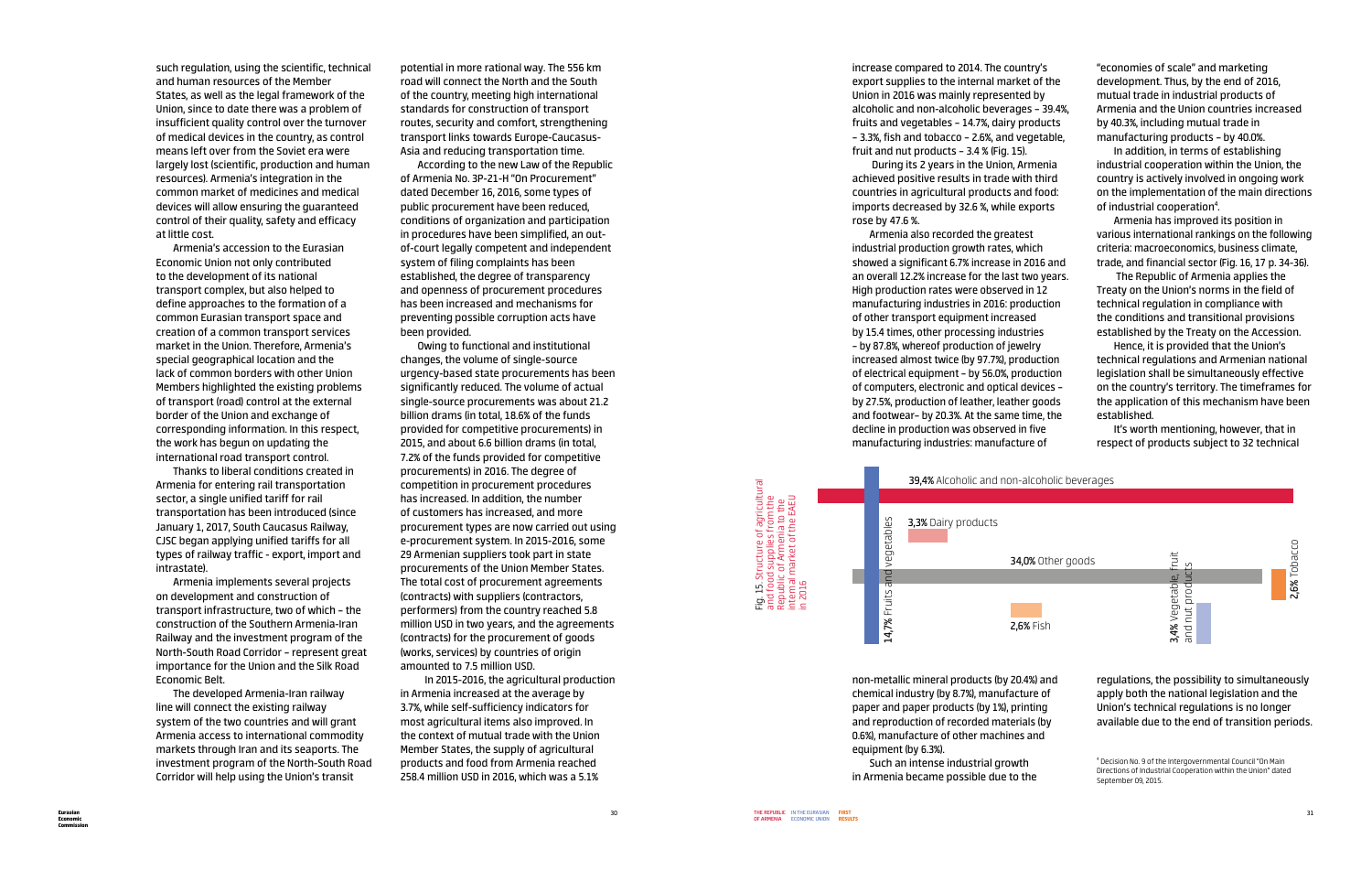Vladivostok

Ussuriisk

Khabarovsk

Vanino



In EAEU the coordinated transport policy is implemented, aimed at stepwise establishment of the single transportation services market and the formation of the single area based on the principles of business competition, publicity, safety, reliability, accessibility and ecological compatibility.

In the frame of the single transport area, safe passenger passage and cargo shifting and transport vehicles, technical and technological compatibility of transport systems of state members will be provided.

The transition to single EAUE transport area will provide equal access conditions

for services delivery, will reduce shifting time, will decrease transport costs, will increase population mobility and transport availibility, will eliminate bottleneck transport infrastructure problems, will realise EAEU potential. Already achieved:

- > elimination of the system of authorization of international cargo transportation among state members
- > transport control relocation to the external EAEU border
- > the establishment of information exchange among the bodies, implementing transport control
- > unified inner state tarriffs on cargo shifting depending on the accessibility and ecological compatibility
- > setting the price band changes of tariffs on railway transportation;
- > determination of the transportation access rules of carriers of member states to the adjoining railway infrastructure of other member states.

The Program of stagewise liberalization of coastal road transportion of goods is being implemented and it will provide an opportunity for EAEU road carriers to have access to the domestic freight market of the member states.

More favorable conditions for the access of vessels under the flag of the Member States to the inland waterways of the Member States of the Union are being agreed. Favourable conditions will be provided and projects of transport infrastructure and logistics centers will be realized/ implemented, which in their term will simplify the conditions of transit through the Union and thus will create a land bridge between Europe and Asia and ensure the provision of comprehensive, competitive transport services.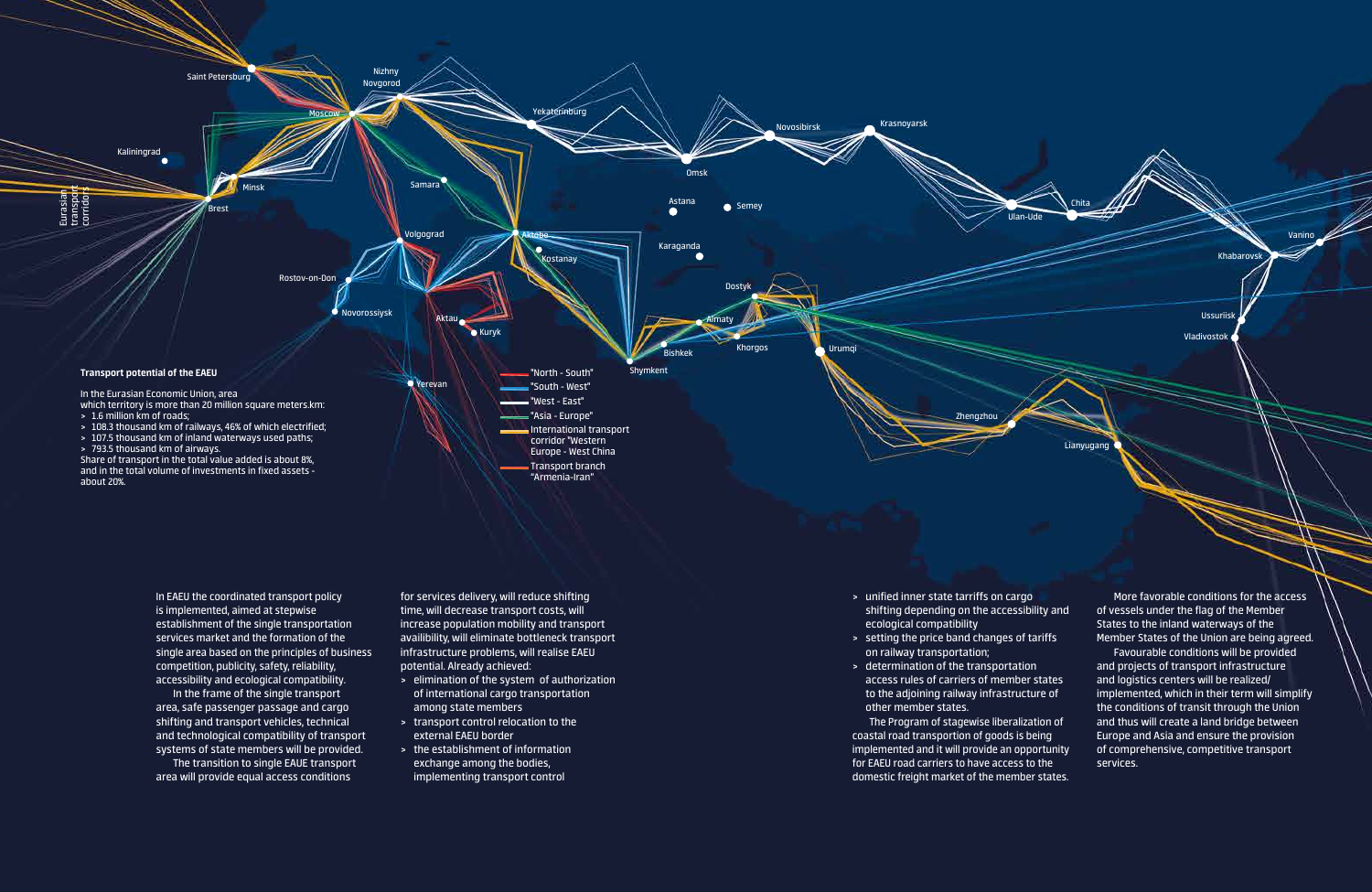In 2016 138 countries





**Electrical** connection

In the rating "Doing Business - 2018", the EAEU ranks 35<sup>th</sup> place of 190 economies. Compared with the previous year, according to the indicator of distance from the front line, all the countries of the EAEU improved their positions.

Company Registration

> $2$  The position of the EAEU is calculated as the weighted average of the positions (indices, subindexes) of the Union Member States in proportion to the contribution of the Member States to the total GDP of the integration association.

 Obtaining a building permit

Registration of Property

Getting a loan

Protection of minority i nvestors

**Taxation** 

International trade

Contract enforcement

Insolvency resolution



In 2017 190 countries

Fig. 16. The Republic of Belarus<br>The European Competition Competibility<br>Competitive in international States in international Republic Union<br>11. The European Economic Union and Member States in the Substitution<br>11. Place, " According to the Global Competitiveness Index for 2017, the EAEU occupies the highest positions in the sub-indices "size of market" (11 place), "higher education and professional training" (35 place), "infrastructure" (39 place).

<sup>1</sup> The Republic of Belarus isn't included in the Index of global competitiveness.



#### **DOING BUSINESS**



**THE REPUBLIC** IN THE EURASIAN **FIRST**<br>OF ARMENIA ECONOMIC UNION RESULTS

Fig. 16. The Eurasian<br>Economic Union and<br>Member States in<br>international rankings



EAEU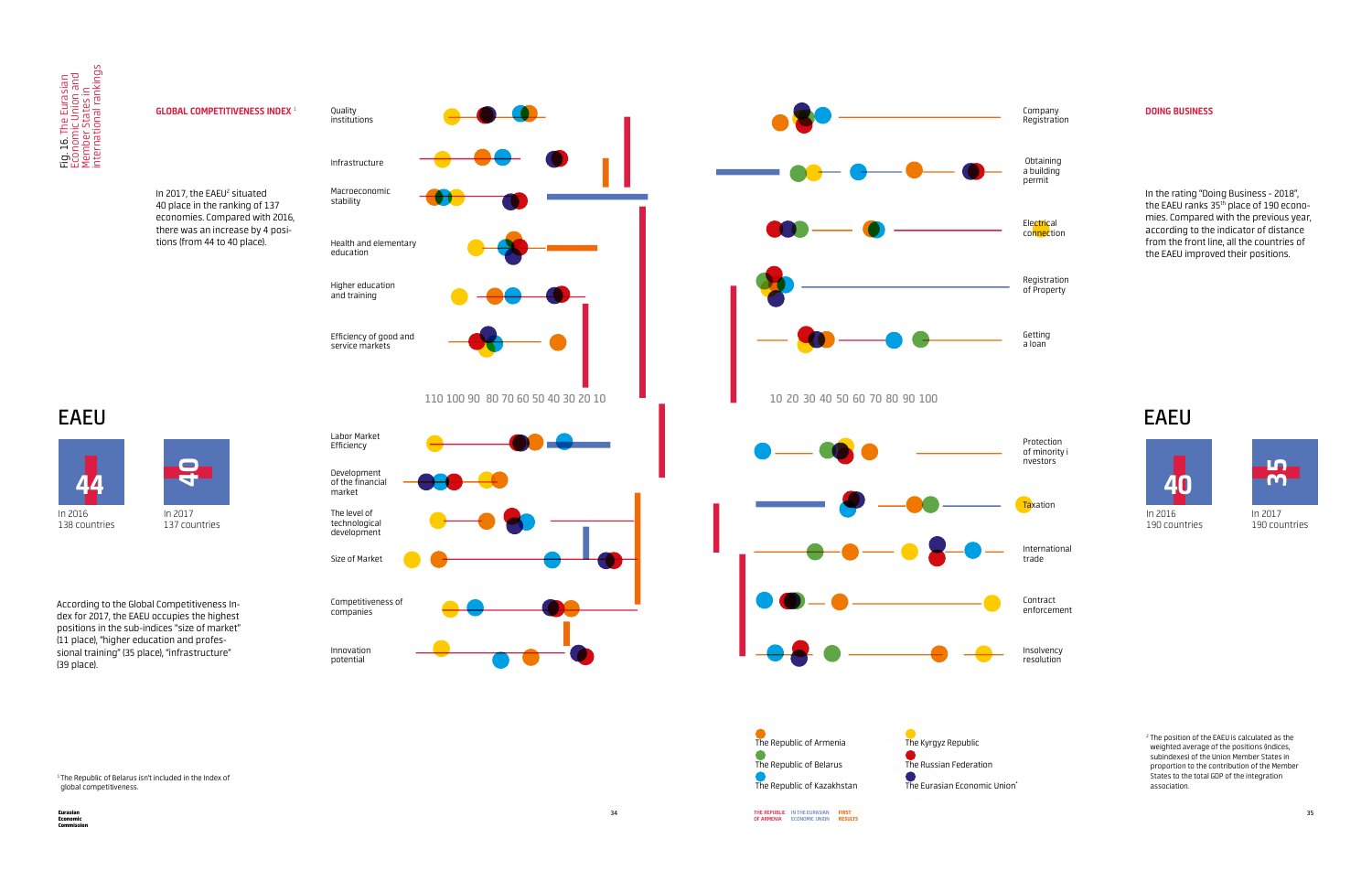17. Positions of Armenia in<br>ious international rankings in<br>.6 (compared to 2015) various international rankings in Fig. 17. Positions of Armenia in 2016 (compared to 2015) ia sed<br>Line

Eurasian Economic Commission

At the same time, the Armenian national legislation can be applied along with the provisions of the Union's technical regulations "Road Safety" until January 2, 2019, and for the products subject to the Union's technical regulations "On the Safety of Wheeled Vehicles" – until January 2, 2020.

The provisions which establish the mechanism of simultaneous application of the Union's technical regulations and Armenian national legislation on the country's territory, allowed those FEA traders who adapted to new terms and provisions to import into Armenia, since the entry into force of the Treaty on the Accession, any products which comply with mandatory requirements established in the Union's technical regulations without additional conformity assessment procedures. Meanwhile, the products which meet the requirements established by the Armenian legislation are released into circulation on its territory only.

In 2017, the Republic of Armenia was ranked 39<sup>th</sup> out of 189 States, the Republic of Kazakhstan – 35<sup>th</sup>, the Republic of Belarus – 37<sup>th</sup>, the Kyrgyz Republic – 75<sup>th</sup>, and the Russian Federation - 40<sup>th</sup>.

To let Armenian business community, certification bodies and testing laboratories adapt their activities to the new industry conditions, the Commission's Board has adopted the Procedure for implementing the Union's technical regulations in the Republic of Armenia. It implies the transitional provisions in terms of validity of conformity assessment documents issued or adopted in accordance with the Armenian legislation on the application date of the Union's technical regulations, as well as the possibility to manufacture and release into circulation any products in accordance with these documents.

As regards the migration, in 2015, the share of migration flows to Russia increased and reached 94.6%, and the share of migrant workers who left the country reached 80.0% (construction remains the main sector of employment among migrants - 66.9%, followed by agriculture - 18.8%). The share of households involved in external migration processes also showed a 33.8% increase.

Two years is rather short time to summarize important results, but even today benefits and prospects of further development of the Armenian economy within the Union have become obvious.

The results of 2017 show a positive trend: all Union Member States observe economic growth. The Union's GDP physical volume index for 2017 increased by 1.8% compared to the last year. At the same time, Armenia's GDP increased by 7.5% during this period. (Fig. 18 p. 38).

 Armenian foreign trade for January-December 2017 increased by 28.1%, reaching 4,563.6 million USD. At the same time, exports increased by 20.7% and reached 1,687.6 million USD, while imports increased by 32.9% and reached 2,075.9 million USD. The Republic of Armenia's trade with the Union Member States increased in volume in January-December 2017. Export supplies amounted to 555.1 million USD and rose by 41.0%, while import supplies amounted to 1,306.7 million USD and rose by 23%. Despite

the largest share in Armenian mutual trade with the EAEU countries fell on Russia (97.5% in exports), it is worth mentioning that Armenian exports to Kyrgyzstan increased by 70%.

Industrial production in Armenia continues to accelerate, as it demonstrated a 12.6% increase in 2017. The country is a leader in terms of industrial production index (Fig. 19 p. 39). During the mentioned period, cargo transportation increased by 36.9%, and retail turnover - by 5.6% (Fig. 20 p. 39).

In fact, after joining the Union, Armenia received investment loans from the EADB Eurasian Fund for Stabilization and Development to finance projects for irrigation systems modernization (40 million USD), construction of the North – South road (150 million USD), as well as to support certain measures of the Program for promoting economic growth and export industries launched by the Armenian government (300 million USD).

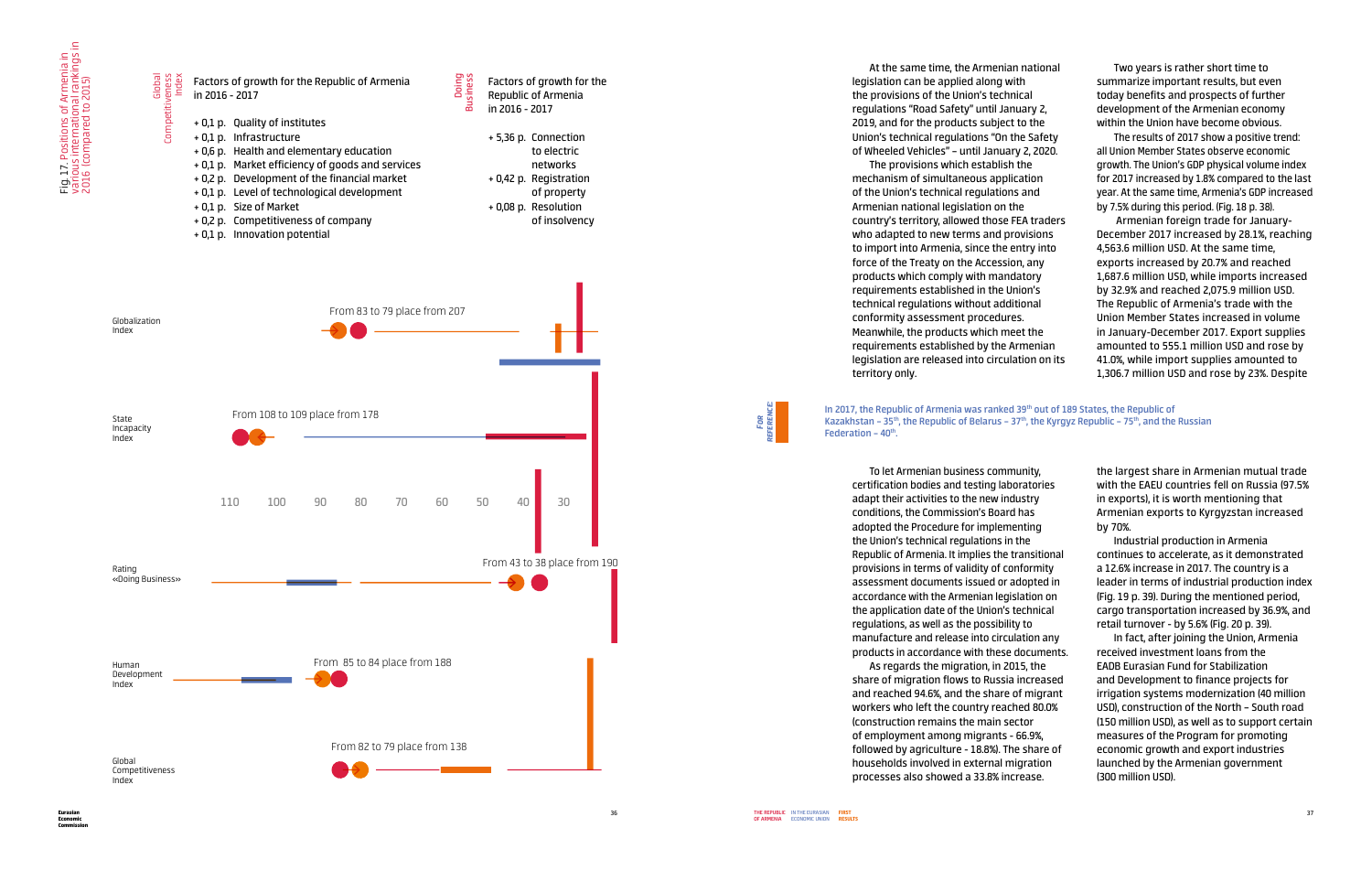Armenia's prospects and opportunities within the Eurasian integration process as well as the development of digital technologies in the country were discussed at the round table "The Republic of Armenia: two years in the Eurasian Economic Union. First results" held on July 6, 2017 in

Yerevan. During the discussion, Armenian representatives of business, science and public authorities noted positive effects the country had gained by joining the Union, including: leadership in industry development, increase in gross domestic product and supply of Armenian products to the Union's common market. At the same time, there were also indicated tangible positive results of the Union functioning as a whole: the authority and importance of the Union in the international stage continues to grow, its development program is being implemented systematically.

**The use of modern digital technologies** ensuring goods traceability to facilitate customs procedures and other formalities for moving goods from the Armenian territory to the territory of other Union Member States, which still exist due to the lack of common borders;

ig. 18. Index of GDP physical<br>volume of the EAEU Member<br>states (in % to January-<br>December of the previous year;<br>n constant prices) December of the previous year; Fig. 18. Index of GDP physical volume of the EAEU Member States (in % to Januaryin constant prices) para<br>2002<br>2015<br>2016 .ම ලි

> The round table attendees expressed their consolidated opinion on good prospects for developing the Eurasian integration association.

> Along with the positive assessments of Armenia's membership in the Union, there were also mentioned some challenges requiring special attention. There's a number of reasons for it: failure of the Member States to observe the Union's law, existing "gaps", lack of required additional regulation mechanisms, existence of norms requiring improvement, etc.

developing cooperation on supplies of non-metallic ore materials from Armenia;

**Example 15 and 10 years of statistical data** (the need to develop a common accounting methodology).

Thus, the business community representatives pointed out the following challenges for further elaboration:

 double VAT taxation in mutual trade of the Republic of Armenia and the Union Member States (first of all, the Russian Federation); strengthening logistics potential, including railway and road transport

infrastructure, as part of the regional cooperation that the Union establishes and develops with third countries (in particular, with Iran), which represents a strategic

mportance for the Union Members;  $\blacksquare$  mutual recognition of samples in jewelry industry (the lack of unified requirements for the circulation of valuable goods during their transportation between Member States); differentiating sanctions against the entrepreneurs that violate the terms and conditions of tenders, as well as settling the issue of electronic signatures recognition in public procurement;

Such challenges are normally expected to emerge within any ongoing integration project. Meanwhile, the economic actors themselves largely note positive trends in Armenia's economic development. It is not just the diversification of markets, but also



the growth of the country's investment attractiveness. This is particularly true for the light industry: thus, at the end of 2015, large companies specializing in clothing manufacture began to operate in Armenia. Owing to their activities, thousands of new jobs were created across the country.

Following the round table's results, the attendees agreed that it would be highly relevant for each Union Member State to analyze their individual integration effects and to discuss it with the representatives of the related countries' state authorities, business and expert communities.

Such format of interaction between national authorities, the Commission, as well as business and science circles has proven its relevance in practice, which makes it reasonable to be applied in the future with respect to other Union Member States.





1,2

 $\sqrt{2}$ 

 $\Box$ 2016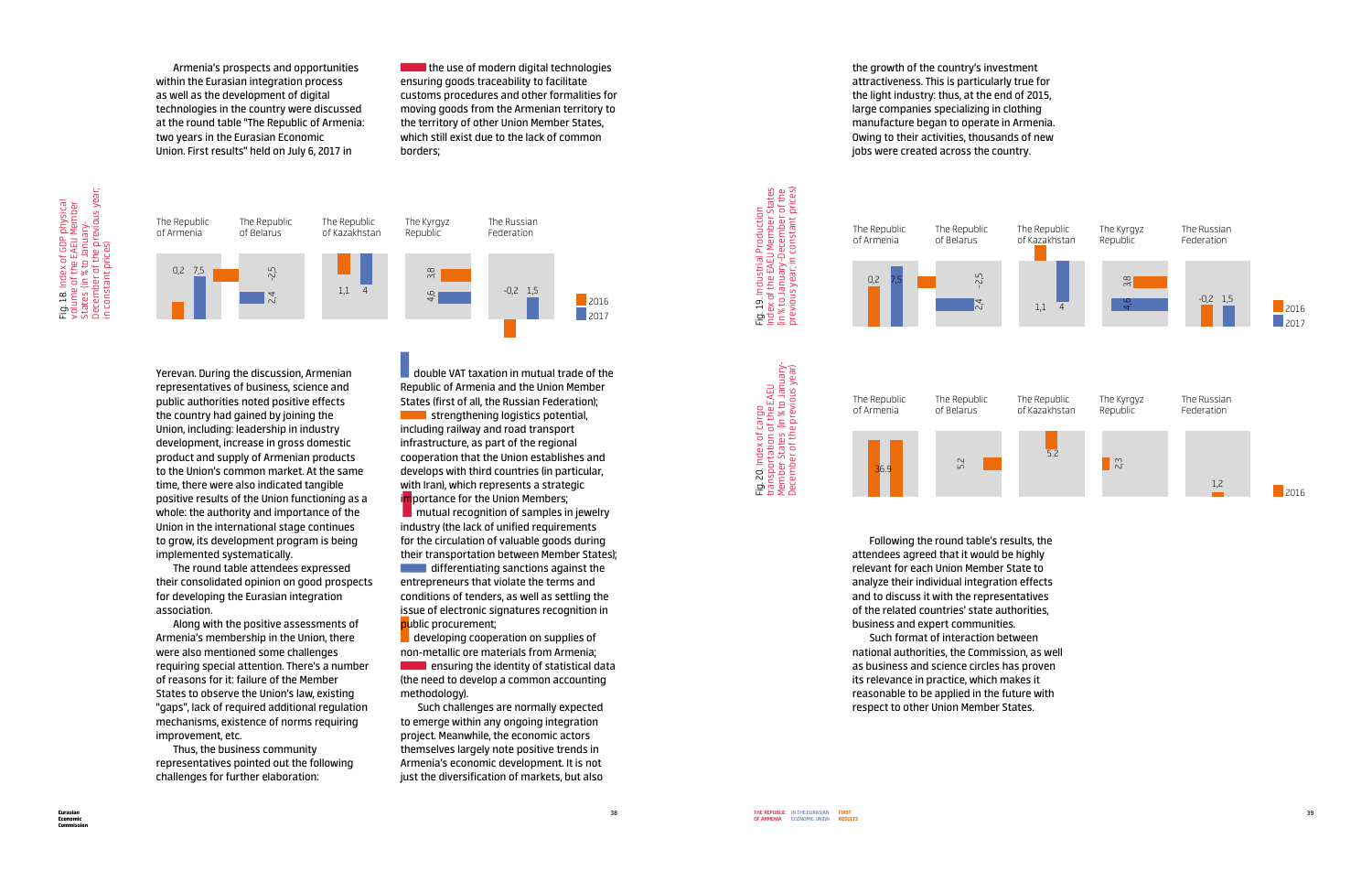The Treaty on the Union establishes the Union Development Program up to 2025, which includes gradual creation of relevant single and common markets, as well as the implementation of agreed (coordinated) policies in various areas. The Union Development Program is implemented both domestically and internationally including positive prospects and mutual benefits for Armenia from its participation in the Union, as well as for the Union as a whole.

**Diligent and timely implementation** of the Union's law.

The domestic track includes the following directions.

**Ensuring the Member States'** observance of the Union law as well as compliance of the national legislation with the Union law.

One of Armenia's priorities is the entry into force of the International Treaty on Creating the Common Electric Power Market, scheduled for 2019. It should be noted that the country has great opportunities for expanding electricity exports outside the Union, in particular, to Iran. Such timely creation of the common electric power market will allow Armenian electric power companies to become competitive participants in the Union common market and to make use of the existing potential in electricity transit and exportation.

**Systematic identification and** elimination of barriers in the Union's internal market.

In addition, the creation of the Union common markets for gas, oil and petroleum products, scheduled for 2025, would be important from the perspective of lowering energy prices for Armenia.

the Commission and business circles more efficient.

**Reducing exemptions and restrictions;** In general, the active position of Armenia on this issue will help significantly enhancing the free movement of goods, services, capital and labor. In the context of Armenia's participation in the Union, the reduction of exemptions from the SCT shall be considered in the future.

In this respect, it should be noted that Armenia responds to ensuring compliance of its national legislation with the Union law rather promptly. Thus, the issue of charging VAT on individuals importing cars into Armenia was resolved in a very short time. At the beginning of 2016, relevant amendments were adopted to the Armenian law "On Value Added Tax", according to which individuals importing cars into the Republic of Armenia from other Union Member States are exempted from VAT.

**IMPROVEMENTS to the Union law.** In the current rapidly changing conditions and considering the development of integration processes, it is necessary to make changes to the Union law. In addition, law enforcement practice has shown that since the application of the Treaty on the Union a number of its provisions need to be adjusted. In this regard, a combined working group on improvement of the Treaty on the Union's provisions has been established within the Commission<sup>5</sup>. However, best international practices shall also be taken into account when improving the Union law, including the

The Republic of Armenia can receive positive evaluation in terms of ensuring identification and elimination of barriers, taking into account the smallest amount of barriers identified in Armenia. However, the lack of information in Russian related to public procurement held in Armenia using e-procurement still represents a barrier today.

**Along with the implementation** of existing agreements within the Union, the issues of deepening cooperation and expanding integration to certain new social and humanitarian areas are going to be elaborated.

Special attention shall be paid to ensuring the translation of Armenian national laws and regulations from Armenian into Russian for the sake of full-scale integration development, as it would make the work and interaction of the Union Member States,

# Prospects for the Republic of Armenia's economic

# development in the Eurasian Economic Union

ഥ ∣

**EXECUTE:** Ensuring access to new markets; Another important area of Armenia's activities within its the Union membership are negotiations aimed at the conclusion of the EAEU-Iran interim agreement, which would lead to the creation of the Union's Free Trade Area with the Islamic Republic of Iran. In this light, the positioning of Armenia as a "bridge between the Islamic Republic of Iran and the Eurasian Economic Union" is reasonable enough. Within the framework of the Union, some opportunities emerge to implement numerous investment programs. For example, the construction of the Armenia-Iran railway is important not only for Armenia as a way to overcome the country's transport isolation and make

implementation of international standards and norms. The Armenian experience in various areas may also appear very useful for the Union's further development. In particular, it should be noted that the Republic of Armenia is one of the leaders among the Union Member States in the Doing Business ranking, due to the ease of business and property registration in the country. Another advantage of Armenia is rapidly developing information and communication technologies.

For reference: The ICT industry has increased 4.3 times since 2010, and the number of IT companies operating in the global market has increased 2.4 times since 2010 and is more than 400 today.

The Armenian potential in this area will certainly help implementing the digital agenda of the Union up to 2025.

5 Instruction *No. 112* of the EEC Board "On Combined Working Group on Improvement *of the Provisions of the Treaty on the Eurasian Economic Union dated May 29, 2014" dated August 2, 2016.* 

The Armenian initiatives in this area will allow to bring the Eurasian integration to the new level and, in particular, provide additional opportunities for the economic growth. For example, this year, the country initiated the decision on removal of limits for professional athletes-legionnaires. As a result, since the Member States have assumed the obligation not to introduce or apply any restrictions set by their legislation in order to protect national labor market with respect to labor activities carried out by citizens of the Union Member States, the Commission has decided that the Member States shall observe relevant provisions of the Treaty on the Union regarding labor activities carried out in physical training and sports organizations

in the State of employment of professional athletes who are the citizens of other Member States<sup>6</sup>. .

International cooperation of the Union includes such areas as:

6 Decision No. 47 of the Commission's Board dated May 11, 2017.

**The ICT industry has increased 4.3 times since 2010, and the number of IT companies operating in the global market has increased 2.4 times since 2010 and is more than 400 today.**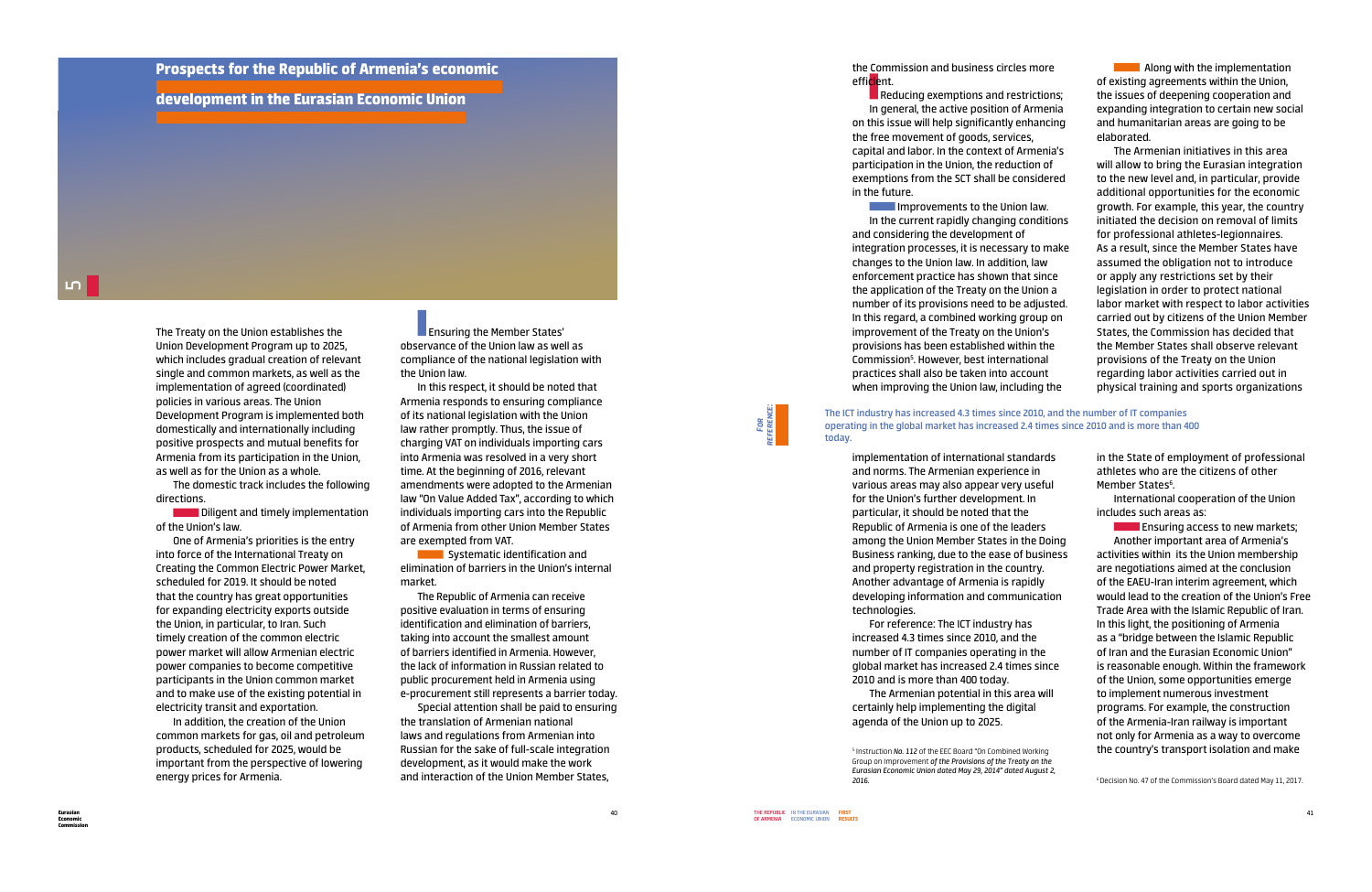Horticochemistry

Railway equipment industry

Chemical and petrochemical industries

**Power engineering industry** 

Diamond-processing, jewellery and watch industries

Winemaking and brandy industry

Light industry



#### **Auto industry**

Forest and wood processing industries, pulp and paper industry

**Medical and microbiology industries** 

**Metallurgy (ferrous and non-ferrous)** 

**Petrochemical industry** 

**Oil refining industry** 

Production of vehicles, their parts, equipment and engines

Vehicles and equipment production for the mining industry

Vehicle and equipment production for the oil refining and oil-extracting

**C** Food production

Production of agricultural machinery

Production of construction materials

Chemical industry

Electrical machinery and equipment

**Radio-electronic industry** 

Rocket and space industry

**O** Tool-making industry

**Shipbuilding industry** 

Fuel and energy complex

Exact engineering (tool-making, electrotechnical, electronic, optics,

**Pharmaceuticals and biotechnologies** 

 $\bullet$  Pharmaceutical industry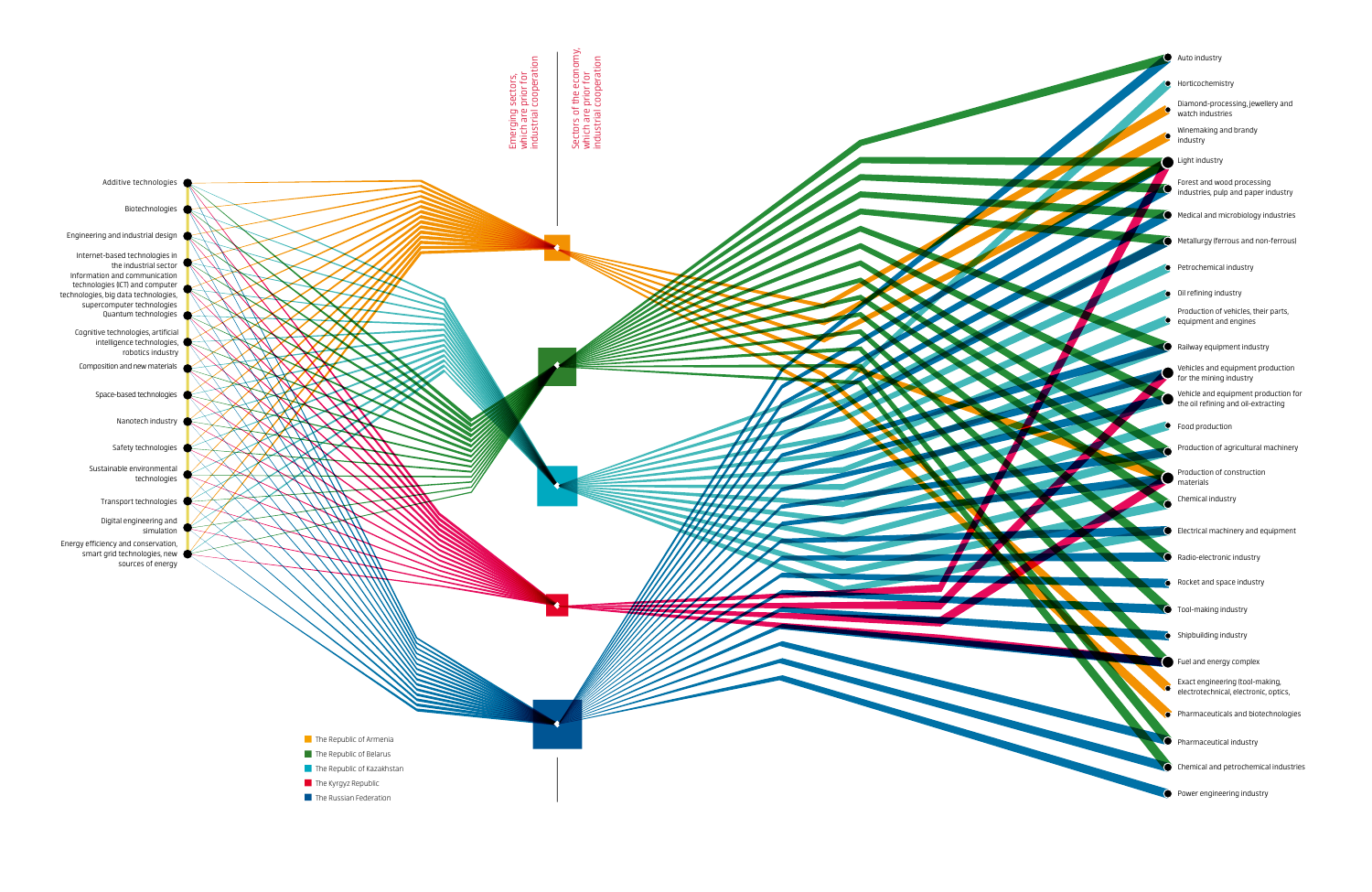

use of its transit potential, but also for the Union as a whole – as an opportunity to enter regional commodity markets.

**Coordination of actions for the Union's** entering and positioning on the global market, including for attracting foreign direct investments, as well as reducing and eliminating common economic security threats.

It is significant that Armenia's membership in the Union does not prevent it from developing its relations with the European Union in terms of both political dialogue and economic ties. Nowadays, Armenia has a trade system with the European Union GSP+ 7 , which allows Armenian manufacturers to easily enter the European market, so any company from the Union Member States can take advantage of this privileged trade regime by opening its branches in Armenia.

Armenia continues to actively cooperate with the European Union. In March 2017, the Comprehensive and Enhanced Partnership Ag reement was initiated, and it is scheduled for

> survey results which have confirmed significant advantages and benefits for the country in case of its accession to the CU and the CES, and subsequently its membership in the EAEU;

signing before the end of 2017 8 . Nowadays, the accumulated experience and current cooperation of Armenia and the European Union can be useful for establishing an effective EAEU-EU dialogue. After all, the EAEU is an open economic community, which must take its natural place in global communications as a reliable bridge between Europe and growing Asia.

> **Close cooperation with the countries** which have historically been the Republic of Armenia's main partners.

As for general integration effects expected in all Member States and, in particular, in Armenia in the mid-term, there is an increase in competitiveness of both national businesses and national goods, rising investment attractiveness, growing use of transit potential combined with the development of transport and logistics infrastructure, reindustrialization and deepening industrial cooperation, as well as strengthening human potential for the single labor market.

Armenia relying its own experience and competitive advantages, will contribute to strengthening of the Eurasian space.

This analysis evidences the reasonableness and long-term benefits of Armenia's strategic decision to join the Eurasian integration association. Here are the factors that have become decisive for this choice:

In fact, it took Armenia a little more than a year to make and implement the decision to join the integration association.

<sup>8</sup> Since 2015, the European Commission and the Republic of Armenia have been working on the formation of a new legal framework for bilateral relations.

Throughout this process, the work was carried out within the framework of the Memorandum on Interaction between the Government of the Republic of Armenia and the Commission in order to establish a dialogue and identify the prospects of integration processes within the CU and the CES. Then, after the decision on accession, in order to adapt to the integration conditions, the Commission and the Republic of Armenia signed a Memorandum on Deepening Interaction, allowing Armenia to be directly involved in the activities of the Union's governing bodies.

Armenia achieved high starting positions with regard to economic and institutional

reforms, which allowed it to prepare, approve and implement the Road Map measures required for joining the CU and the CES in a fairly short time.

At the same time, Armenia not only joined the existing regulatory and legal framework, but also contributed to the formation of the Union law, taking into account its experience of successful application of the best international practices of economic regulation. For example, Armenia proposed to consider the implementation within the Union of the international principle of exhaustion of intellectual property rights, which is currently applied in the country.

The Treaty on the Accession had been signed before the Treaty on the Union came into force. Since January 2, 2015, the day after the entry into force of the Treaty on the EAEU, Armenia became a Member of the Eurasian Economic Union.

It is important to note that at the time of its accession to the Union, Armenia already had a preferential treatment within the CIS as a party to the Free Trade Area Agreement dated October 18, 2011, and enjoyed significant tariff benefits. Acceding to the Union allowed the country to get even more tangible economic effects due to the Common Economic Space, the use of a single technical regulation, SPS-measures and nontariff regulation. Such results evidence that the liberalization of tariff regulation on its

7 Extended Generalized System of Preferences (GSP+) with the EU countries. The Generalized System of Preferences (GSP) is a system of preferential customs tariffs applied by the developed countries for the goods exported from the developing countries in order to promote their economic growth and enhance their export potential. It includes preferential MFN (Most-Favored-Nation) tariffs or duty-free importation of permitted goods exported by beneficiary countries to the markets of countries granting preferential treatment.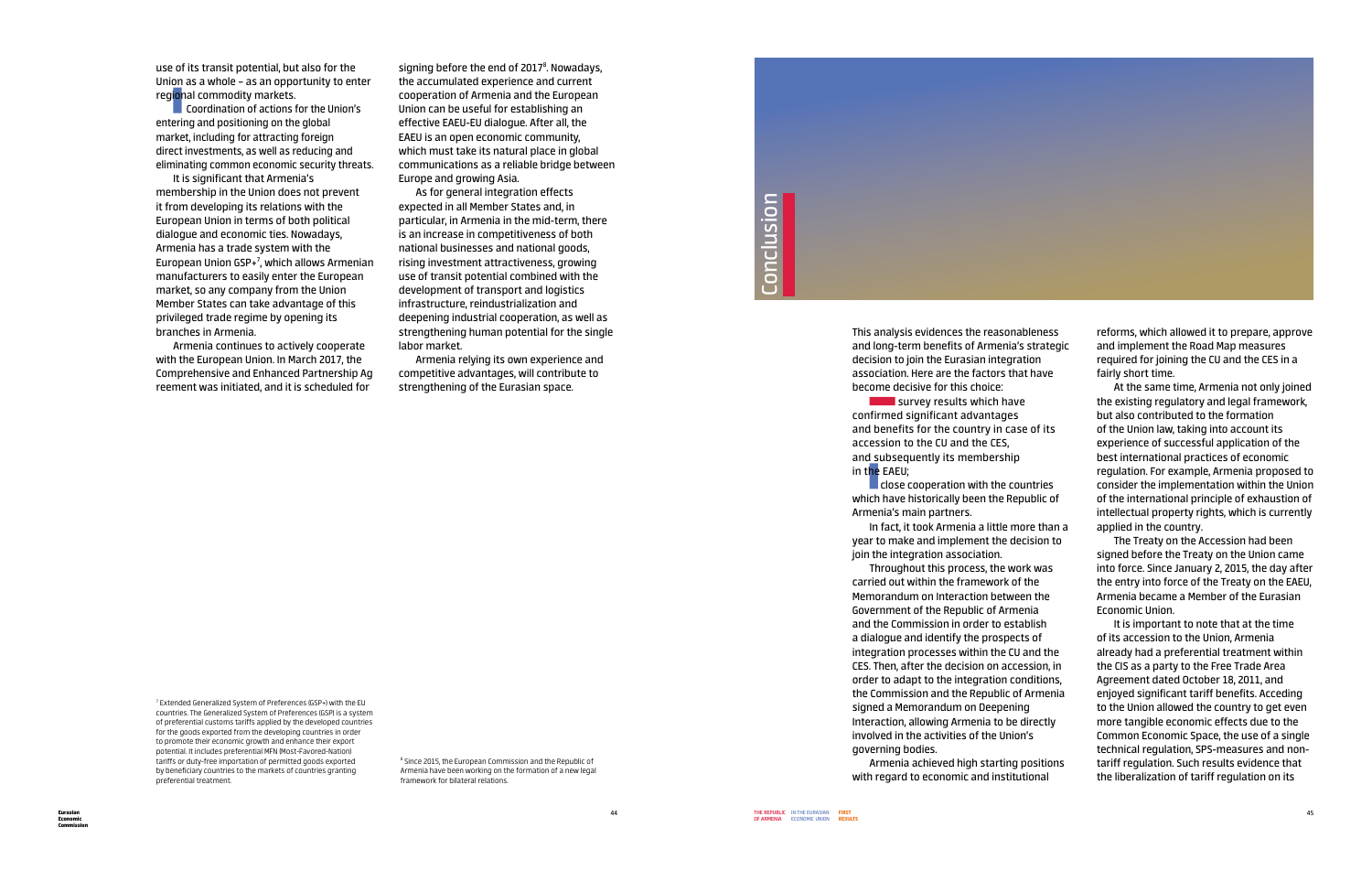own is not enough to genuinely ensure the free movement of goods.

Armenia has integrated harmoniously into the Union's activities, and is already receiving first economic benefits. Due to the use of the "scale effect" (marketing development), the Armenian mutual trade in industrial products with the Union Member States rose by 40.3% by the end of 2016, while showing a 57.4% increase by the end of 2017. At the same time, industrial production in Armenia grew by 6.7%, while showing a 12.6% increase in 2017.

In the context of mutual trade with the Union Member States in 2017, exports of food and agricultural products from Armenia increased by 23.7% (accounting for 57.6%

of Armenian total exports in mutual trade), textiles, textile products and footwear – 1.5 times (13.7%), machinery, equipment and vehicles – 1.6 times (5%).

The growth of physical volume of goods and services exports from Armenia in 2017 reached 19.7% as many commodity types were supplied from the country to the Union Member States for the first time.

Thanks to the customs procedures simplification, more goods are now transported by road (in 2016, the traffic increased more than 3 times and reached 16.2 million tons). The time for customs procedures was shortened from 50 to 3 hours. The inpayments from taxes and duties in 2016 exceeded the 2010 inpayments by 54.4%.

The unemployment rate declined by 0.5 percentage points in 2016 compared to 2015, and by 0.7 percentage points in 2017. There was, however, a decrease in migrant workers' remittances to Armenia: according to the data of the Central Bank of the Republic of Armenia, a 7% decline was recorded in 2016 compared to 2015.

In addition, in 2017, Armenia enjoyed the reduction of oil and gas prices, so the Russian gas price was set for the country at 150 USD per thousand cubic meters.

By the end of 2017, the Armenian GDP increased by 7.5%. Foreign trade for January-December 2017 increased by 28.1%, reaching 4563.6 million USD. At the same time, exports increased by 20.7% and reached 1,687.6 million USD, while imports increased by 32.9% and reached 2,875.9 million USD. The Armenian export supplies within the Union increased by 41% and reached 555.1 million USD, while imports increased by 23% and reached 1,306.7 million USD. The largest share in Armenian mutual trade with the EAEU countries fell on Russia (97.5% in exports),

while Armenian exports to Kyrgyzstan increased by 70%.

Industrial production in Armenia continues to gain momentum, having shown a 12.6% increase in 2017. Cargo transportation increased by 36.9%, and retail trade turnover - by 5.6%.

At the same time, Armenia is not just taking the opportunities and enjoying the advantages of the Union being a bare recipient of Eurasian integration results: it has become one of the pioneers in developing those areas left unaddressed (while always prioritizing the Union formation task).

With its best practices and achievements in a number of economy sectors, Armenia is actively involved in integration development within the Union in such areas as digital agenda, creation of a single market of alcohol and tobacco products, and intellectual property regulation. By ensuring an intense development of its information and communication technologies, agriculture, tourism, science and education, Armenia

**400 kV Armenia-Georgia and Iran-Armenia high-voltage power lines are under construction today. This will allow Armenian electric power companies to participate in the Union common electric power market. The ongoing construction of the southern Armenia-Iran railway, which could become an alternative way for the transportation of energy resources and other goods will help Armenia reaching the outside world. The investment program of the North-South road corridor, which will provide conditions for the transportation of goods and passengers, and make Armenia an attractive corridor for regional and international transport, is also being implemented.**

contributes to the integration and development of the Union as a whole in these areas.

The country is actively promoting the projects aimed at improving and deepening cooperation on the single market formation within the Union, for example, for jewelry and precious stones. Today, Armenia is working to address challenges related to the transportation and trafficking of valuable goods (precious metals and precious stones), as well as to elaborate the procedure for moving valuable goods between the Union Member States.

Thanks to Armenia, the Union could further develop its foreign economic strategy. Close cooperation between Armenia and Iran has opened the prospects for the Union's entry on the Middle Eastern market. In this light, the Union is currently holding negotiations with the Islamic Republic of Iran with a view to deepen mutual cooperation.

The Republic of Armenia, as a Member State of the Union, continues its active cooperation with the EU, which confirms the Union transparency and demonstrates the possibility for the Member States to

develop their own fruitful foreign economic relations. Moreover, the existing cooperation between Armenia and the European Union is important for the Union as a whole, taking into account its aspiration to create a universal economic space.

Armenia has occupied its niche in the architecture of the Eurasian integration acting in both national economic interests and Union's common interests. The country has real opportunities to make the full use of its experience and potential, which will contribute to the implementation of the main program of the Union development up to 2025, improvement of the Union law, introduction of new areas/directions of integration into the Union legal environment, identification and elimination of barriers in the internal market of the Union, and reduction of exemptions and restrictions.

Armenia is conscious that the best results of integration cooperation can be achieved only through joint coordinated efforts of all Union Member States, therefore, while it highlights its own priority areas, it remains at the forefront of the entire integration agenda.